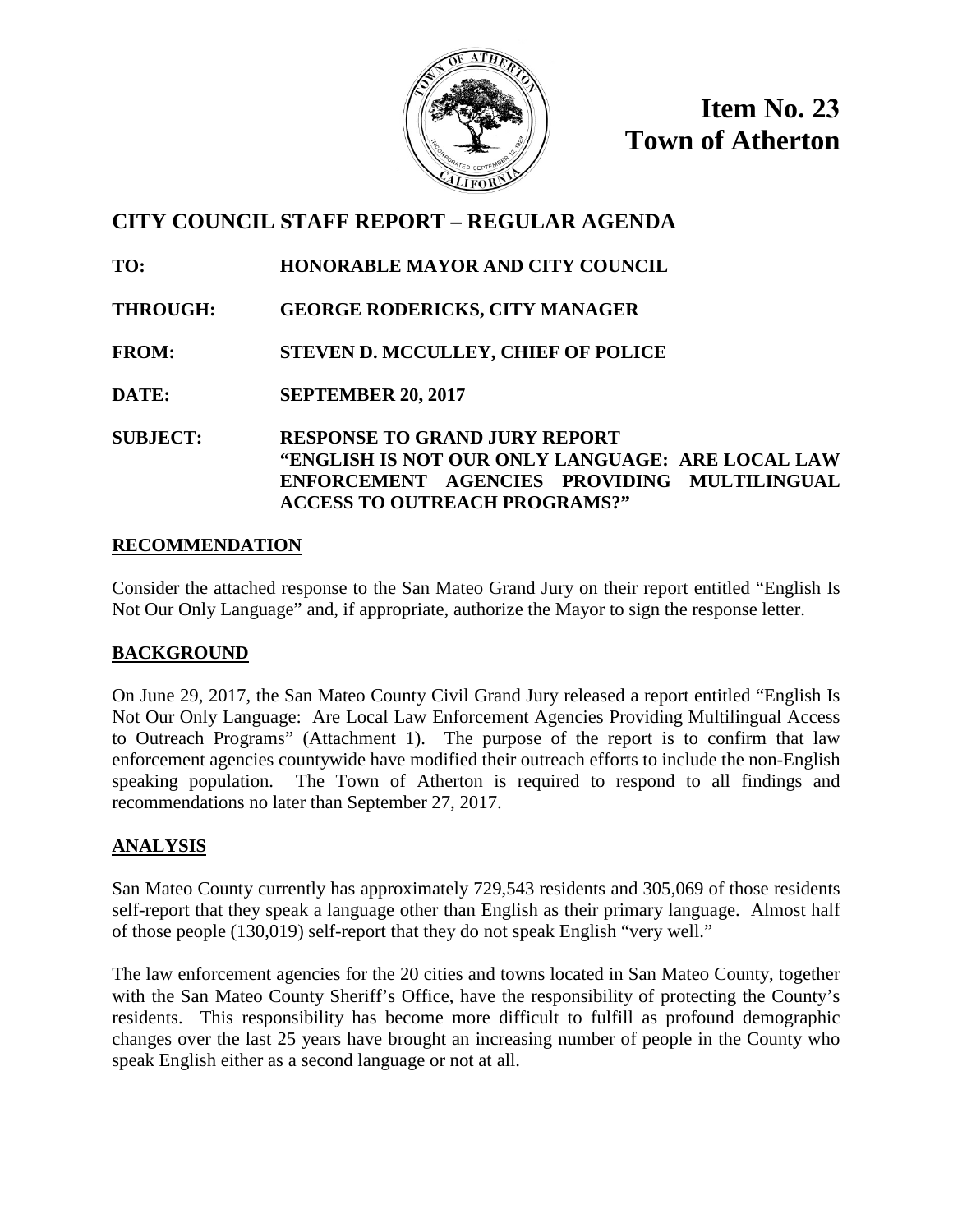Grand Jury Report – English Is Not Our Only Language September 20, 2017 Page 2 of 2

For law enforcement agencies, outreach includes efforts in community awareness and engagement beyond the provisions of law enforcement services. Outreach has an educational role in that it raises the awareness of existing services, however, these programs which many gain access through the agency's website may lack multilingual accessibility on those websites.

The Grand Jury believes that promoting these programs through agency websites and extending outreach in multiple languages is essential if English and non-English speaking residents alike are to benefit from them.

The attached reply has been prepared for Council consideration and approval. (Attachment 2).

# **POLICY FOCUS**

The Grand Jury requires that the Town indicate agreement or disagreement with specific findings in the Grand Jury Report. Further, the Grand Jury requires that the Town respond to each of the recommendations indicating whether that recommendation has been implemented, will be implemented in the future (with a specific time frame), whether further analysis is needed( with a specific time frame), or whether it will not be implemented.

# **FISCAL IMPACT**

At this time there are no fiscal impacts in response to the Grand Jury.

# **PUBLIC NOTICE**

Public notification was achieved by posting the agenda, with this agenda item being listed, at least 72 hours prior to the meeting in print and electronically. Information about the project is also disseminated via the Town's electronic News Flash and Atherton Online. There are approximately 1200 subscribers to the Town's electronic News Flash publications. Subscribers include residents as well as stakeholders – to include, but be not limited to, media outlets, school districts, Menlo Park Fire District, service providers (water, power, and sewer) and regional elected officials.

# **ATTACHMENTS**

- Grand Jury Report: "English Is Not Our Only Language"
- Grand Jury Draft Response letter from Mayor Lempres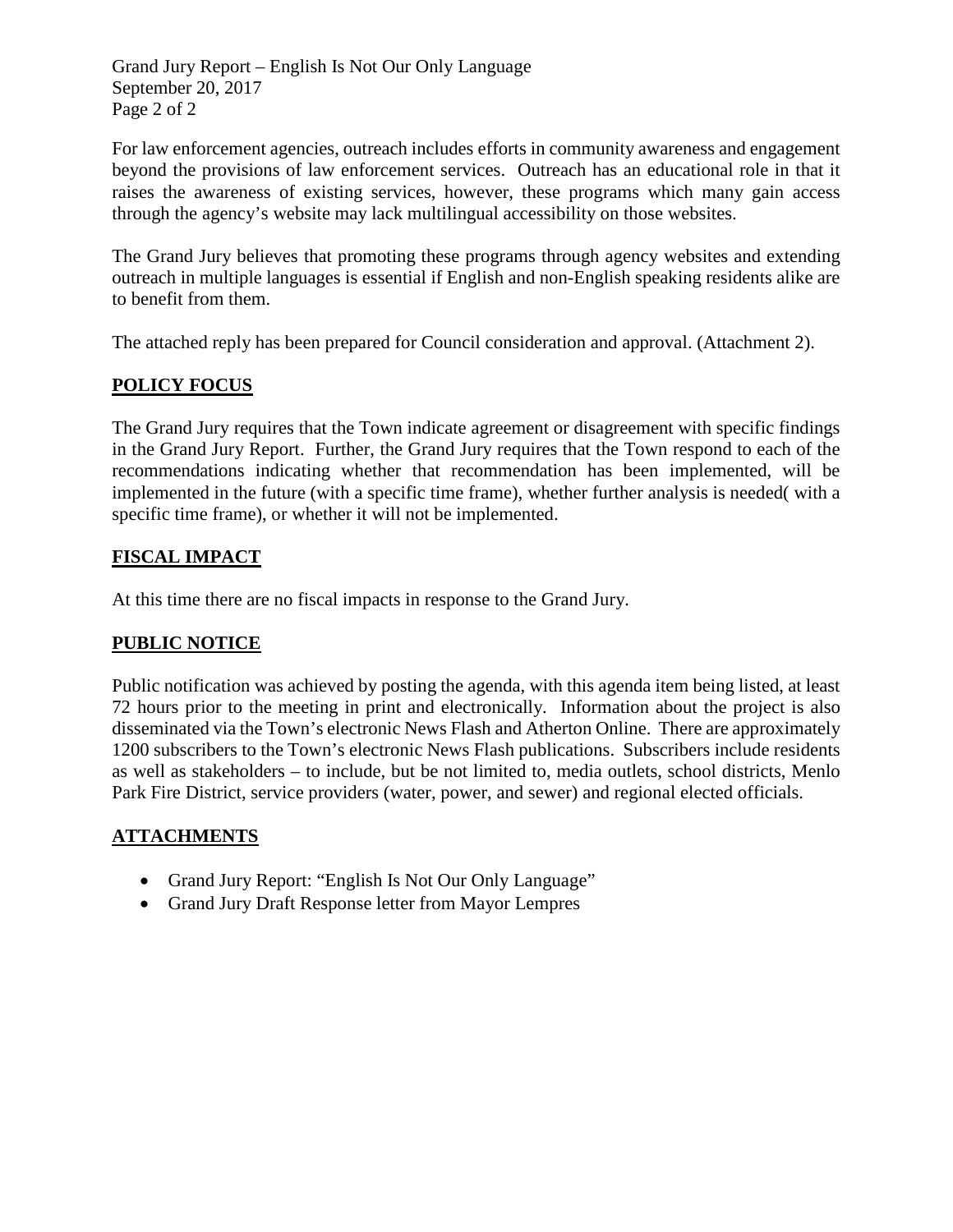

# **ENGLISH IS NOT OUR ONLY LANGUAGE:** ARE LOCAL LAW ENFORCEMENT AGENCIES PROVIDING MULTILINGUAL ACCESS TO OUTREACH PROGRAMS?

## **ISSUE**

San Mateo County currently has approximately 729,543 residents<sup>1</sup> and 305,069 (41.8%) of those residents<sup>2</sup> self-report that they speak a language other than English as their primary language. Almost half of those people (130,019), self-report that they do not speak English "very well".<sup>3</sup>

The law enforcement agencies for the 20 cities and towns located in San Mateo County (County), together with the San Mateo County Sheriff's Office, have the responsibility of protecting the County's residents. This responsibility has become more difficult to fulfill as profound demographic changes over the past 25 years have brought an increasing number of people into the County who speak English either as a second language or not at all.

With these statistics in mind, the 2016-2017 San Mateo County Civil Grand Jury (Grand Jury) reviewed the community outreach programs provided by the law enforcement agencies countywide to determine how, or if, these agencies have modified their outreach efforts to include the non-English speaking population.

### **SUMMARY**

The law enforcement agencies in San Mateo County provide an impressive array of outreach events<sup>4</sup> and are to be commended for having interpreters at many of these programs for the languages widely spoken in the communities they serve. Outreach, for the purposes of this report, is defined as any activity providing services and programs to any population. For law enforcement agencies, outreach includes efforts in community awareness and engagement beyond the provisions of law enforcement services. In addition to delivering programs, outreach has an educational role in that it raises the awareness of existing services.<sup>5</sup> All residents should have access to these programs.

Awareness of these programs may be limited, however, either by their absence from the law enforcement agencies' websites or the lack of multilingual accessibility on those websites. Promoting these programs through agency websites and extending outreach in multiple languages is essential if English and non-English speaking residents alike are to benefit from them. The Grand Jury believes that including multilingual capability to the websites of the law enforcement agencies in the County may extend the awareness of, and increase the participation in, outreach programs by residents who speak English either as a second language or not at all.

9.

<sup>&</sup>lt;sup>1</sup> Statistical Atlas. "Languages in San Mateo County." http://statisticalatlas.com/county/California/San-Mateo-County/Languages. Accessed May 2017.

 $2$  Ibid.

<sup>&</sup>lt;sup>3</sup> Statistical Atlas: All data are based on survey responses and were not verified in any other way.

 $4$  Appendix A

<sup>&</sup>lt;sup>5</sup> En.m.wikipedia.org/wiki/Outreach. Accessed May 16, 2017.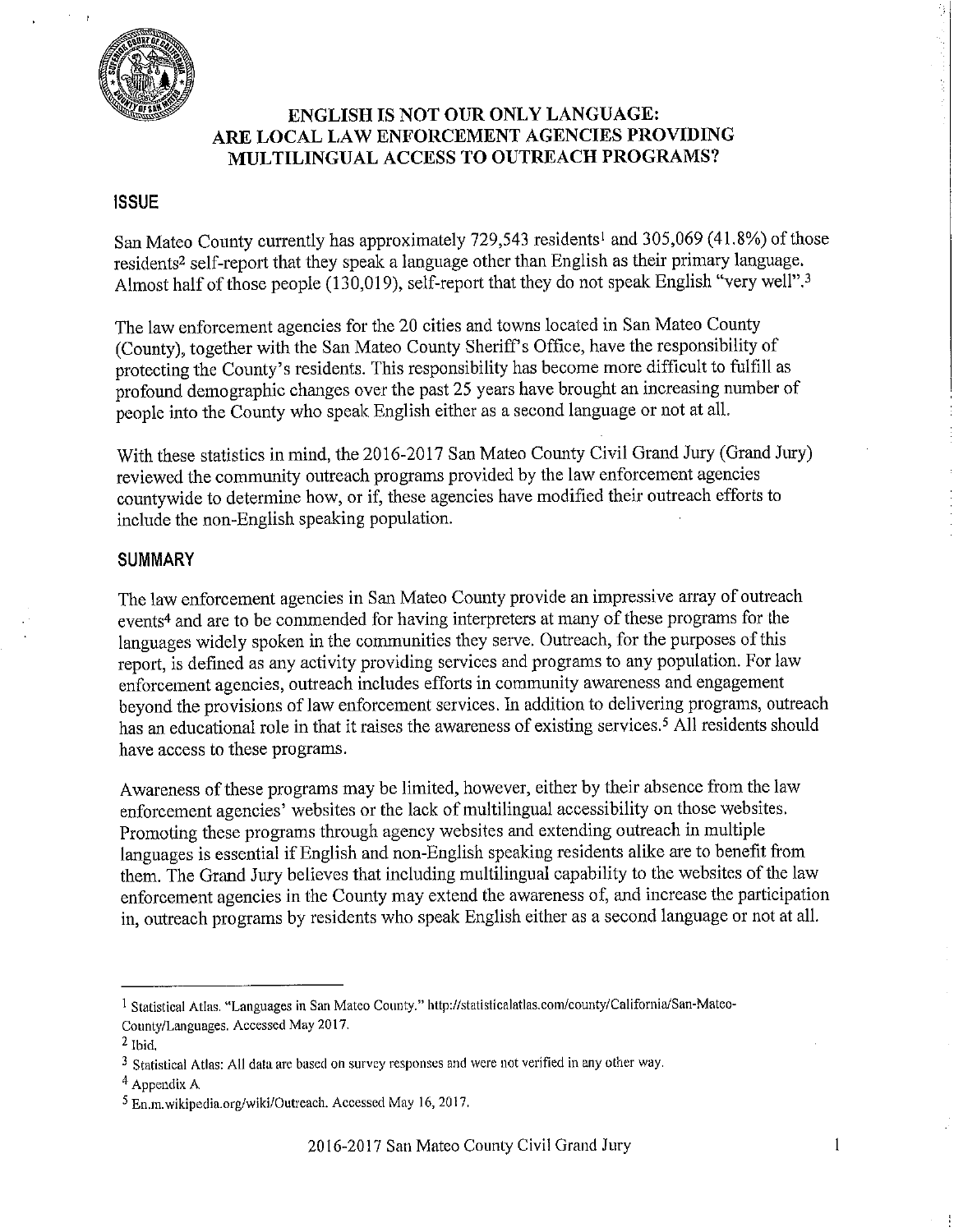#### **METHODOLOGY**

The Grand Jury conducted a survey of the law enforcement agencies<sup>6</sup> in San Mateo County to determine what outreach programs they offer and which of those programs are offered in multiple languages. The Grand Jury also reviewed the website for each of the law enforcement agencies to determine if those sites provide information about outreach programs in multiple languages.

This report focuses on the following cities in San Mateo County: Daly City, East Palo Alto, Redwood City, San Bruno, City of San Mateo, South San Francisco, and the cities and unincorporated areas in which the San Mateo County Sheriff's Office has policing responsibilities.<sup>7</sup> These areas represent 72.6% of the County's population and 84.5% of the total County's residents who self-report that they do not speak English "very well."<sup>8</sup>

The Grand Jury's source for all demographic information is *statisticalatlas.com* as of May 16, 2017. The website indicates data are updated on an ongoing basis. It further indicates data are obtained from surveys and is not verified beyond that.<sup>9</sup>

#### **BACKGROUND**

As of May 16, 2017, San Mateo County had 729,543 residents<sup>10</sup> and 305,069 (41.8%) of those residents<sup>11</sup> self-report that they speak a language other than English as their primary language. Of those non-English speakers, 130,019, almost half, self-report that they do not speak English "very well." The following chart illustrates the language diversity of the County.

Ď,

<sup>&</sup>lt;sup>6</sup> Atherton, Belmont, Brisbane, Broadmoor, Burlingame, Colma, Daly City, East Palo Alto, Foster City, Hillsborough, Menlo Park, Pacifica, Redwood City, San Bruno, San Mateo Sheriff (includes Half Moon Bay, Millbrae and San Carlos), City of San Mateo and South San Francisco.

<sup>7</sup> Includes Half Moon Bay, Millbrae, San Carlos and the unincorporated areas of San Mateo County.

<sup>8</sup> Statistical Atlas. "Languages in San Mateo County." http://statisticalatlas.com/county/California/San-Mateo-

County/Languages. Accessed May 2017.

 $9$  Ibid.

<sup>10</sup> Statistical Atlas. "Languages in San Mateo County." http://statisticalatlas.com/county/California/San-Mateo-County/Languages. Accessed May 2017.

 $11$  Ibid.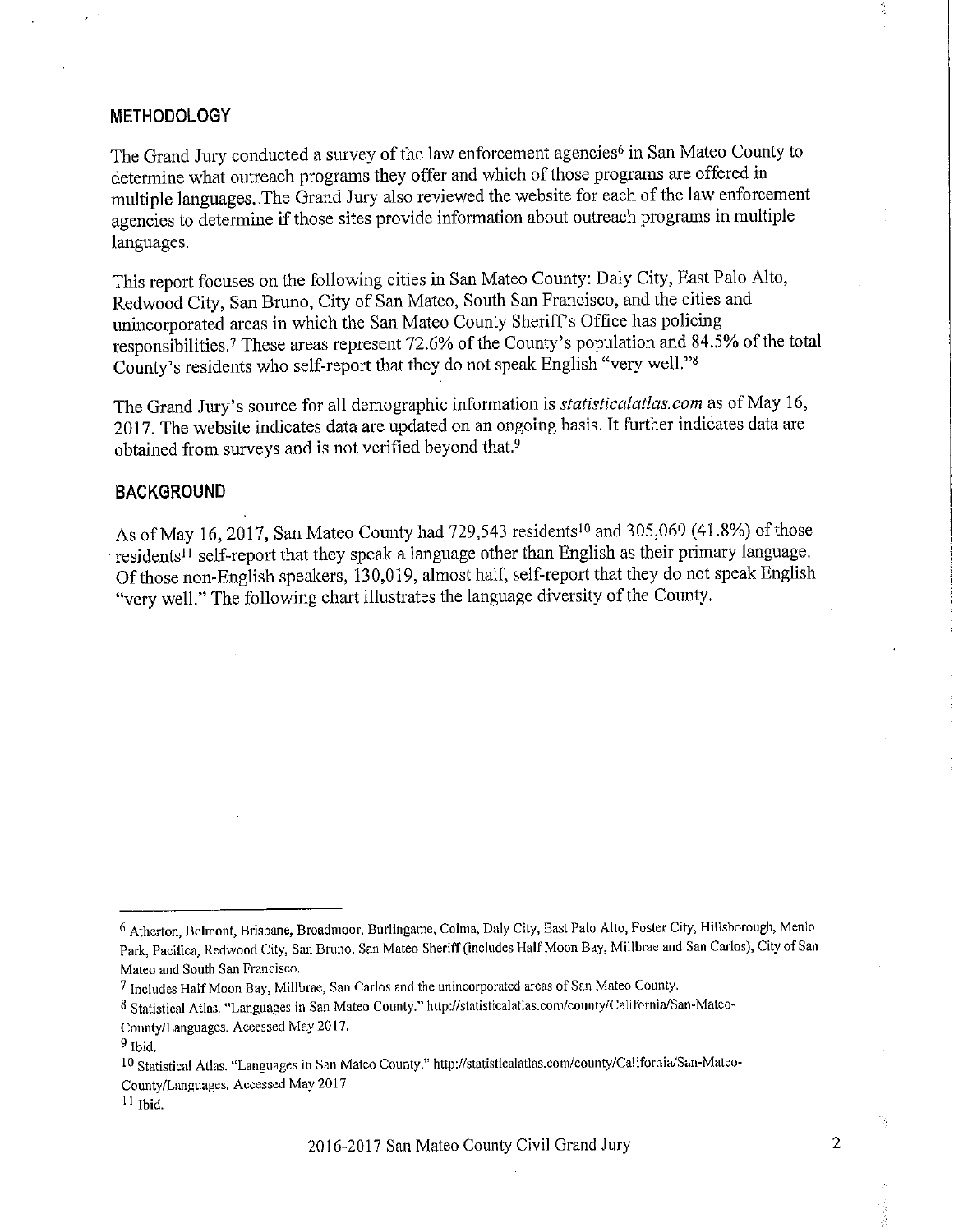

As noted, this report concentrates on the areas in the County where languages other than English (such as Spanish, Chinese and Tagalog) are frequently spoken by large segments of the population. The areas represent 72.6% of the County's population and 84.5% of those County residents who self-report that they do not speak English "very well."<sup>12</sup>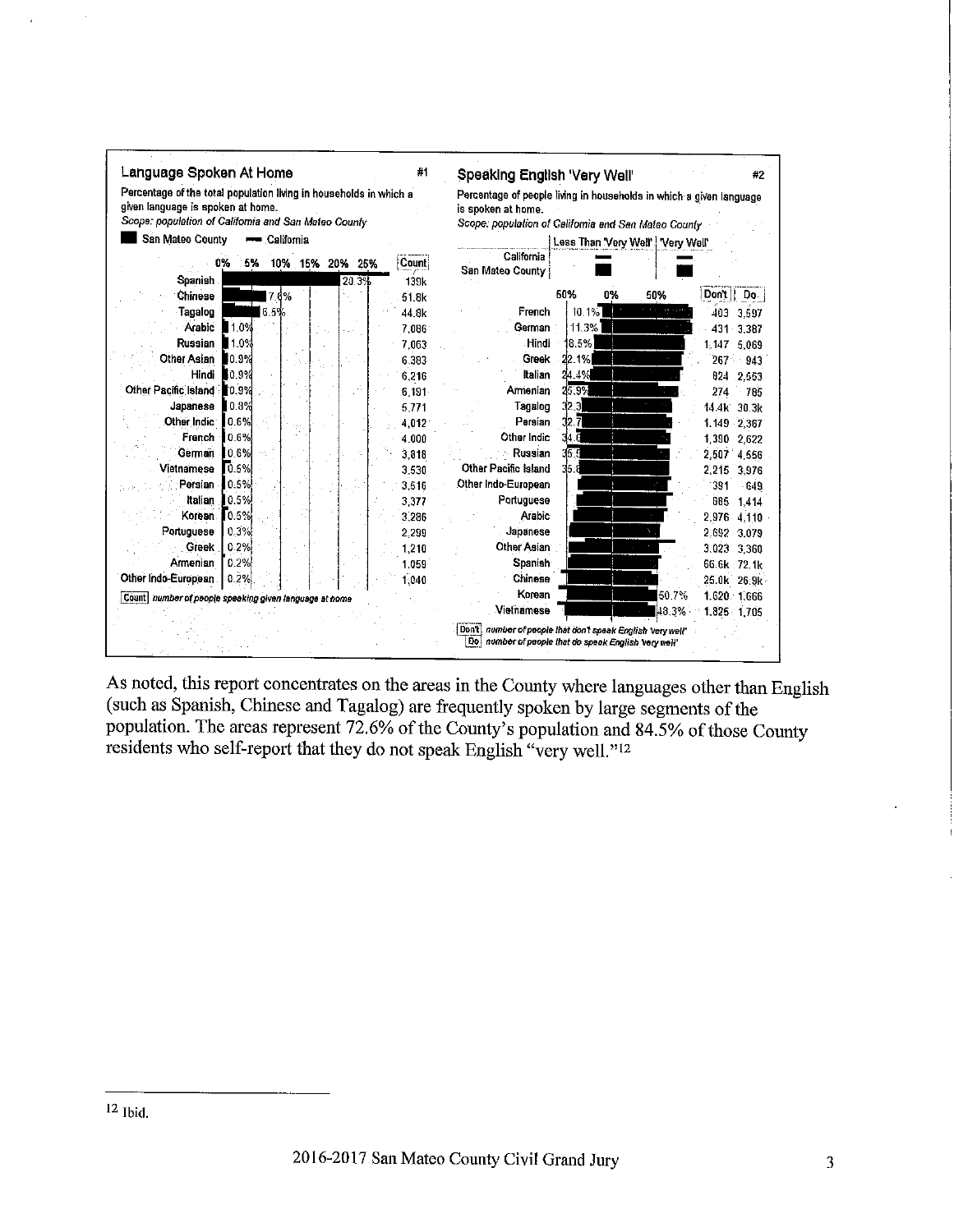|                                        |            | # of Individuals Speaking a Language<br><b>Other Than English at Home</b> |                |         |        |       |
|----------------------------------------|------------|---------------------------------------------------------------------------|----------------|---------|--------|-------|
| City                                   | Population | <b>Spanish</b>                                                            | <b>Chinese</b> | Tagalog | Other  | $\%$  |
| Daly City                              | 102,605    | 17,659                                                                    | 13,744         | 24,561  | 9,952  | 64.2% |
| East Palo Alto                         | 28.597     | 14.931                                                                    | 267            | 204     | 2,832  | 63.8% |
| Redwood City                           | 78.241     | 24.325                                                                    | 1,925          | 830     | 5,068  | 41.1% |
| San Bruno                              | 41,581     | 8,354                                                                     | 2,638          | 2,699   | 5,455  | 46.0% |
| City of San Mateo                      | 98.601     | 19,066                                                                    | 6,243          | 2,568   | 11,794 | 40.2% |
| South San Francisco                    | 64.630     | 16,307                                                                    | 5.329          | 6,966   | 6,990  | 54.2% |
| Areas served by the<br><b>Sherifff</b> | 114,515    | 18,686                                                                    | 1,122          | 7,095   | 9,076  | 31.4% |
| Total                                  | 528.770    | 119,328                                                                   | 31,268         | 44,923  | 51,167 | 46.5% |

As shown above, approximately 46.5% of the residents in these communities speak a language other than English at home. While most of these speakers (136,829 or 55%) self-identify as speaking English "very well," many (109,857 or 45%) do not. For these residents, participation in city and county law enforcement outreach programs may be limited by the fact that information in their preferred languages is unavailable.

The following charts represent the diversity of English proficiency and languages spoken in these communities.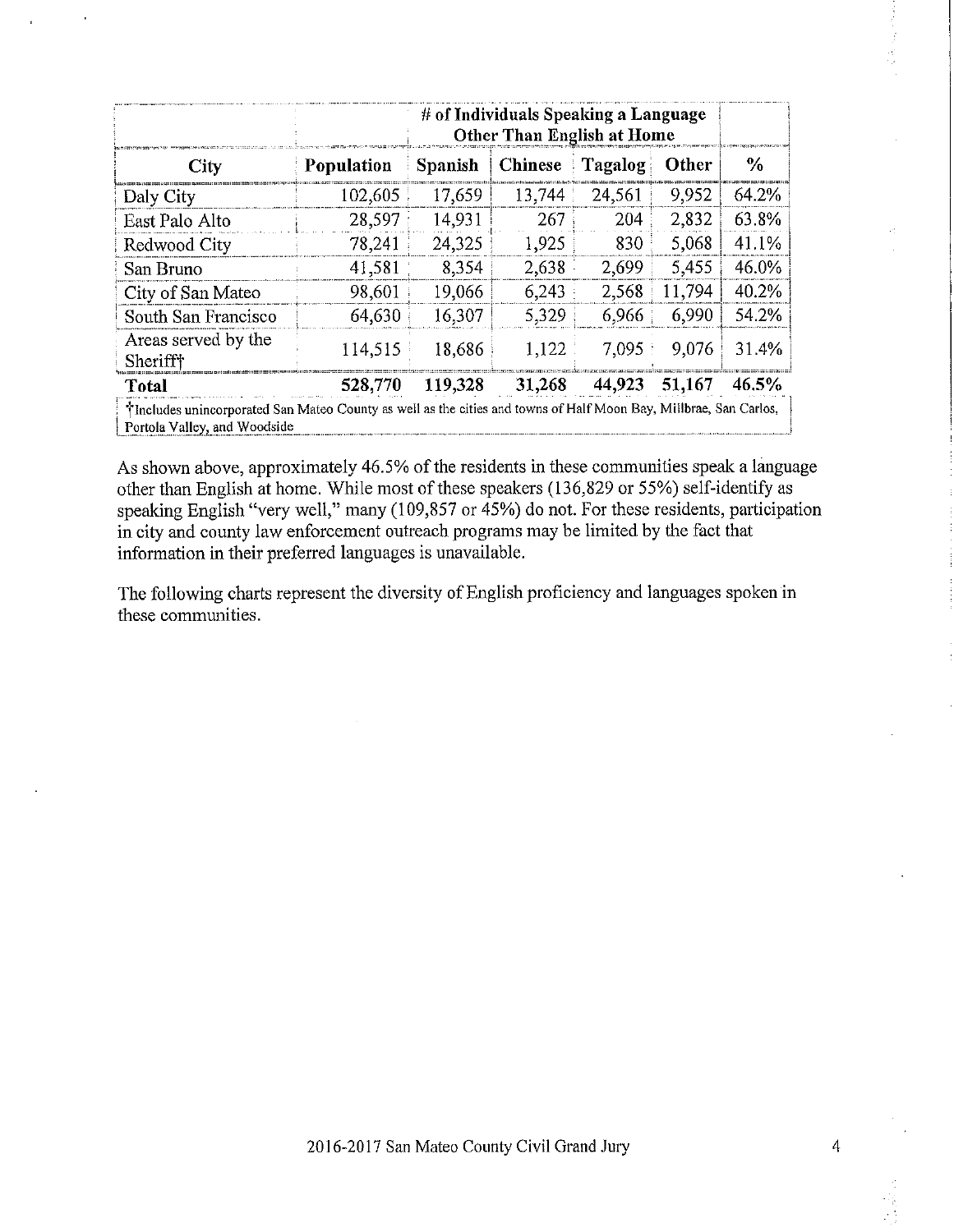

<sup>13</sup> Statistical Atlas. "Languages in Daly City, California." http://statisticalatlas.com/place/California/Daly- City/Languages. Accessed May 2017.

<sup>&</sup>lt;sup>14</sup> Statistical Atlas. "Languages in East Palo Alto, California." http://statisticalatlas.com/place/California/East-Palo-Alto/Languages. Accessed May 2017.

<sup>&</sup>lt;sup>15</sup> Statistical Atlas. "Languages in Redwood City, California." http://statisticalatlas.com/place/California/Redwood-City/Languages. Accessed May 2017.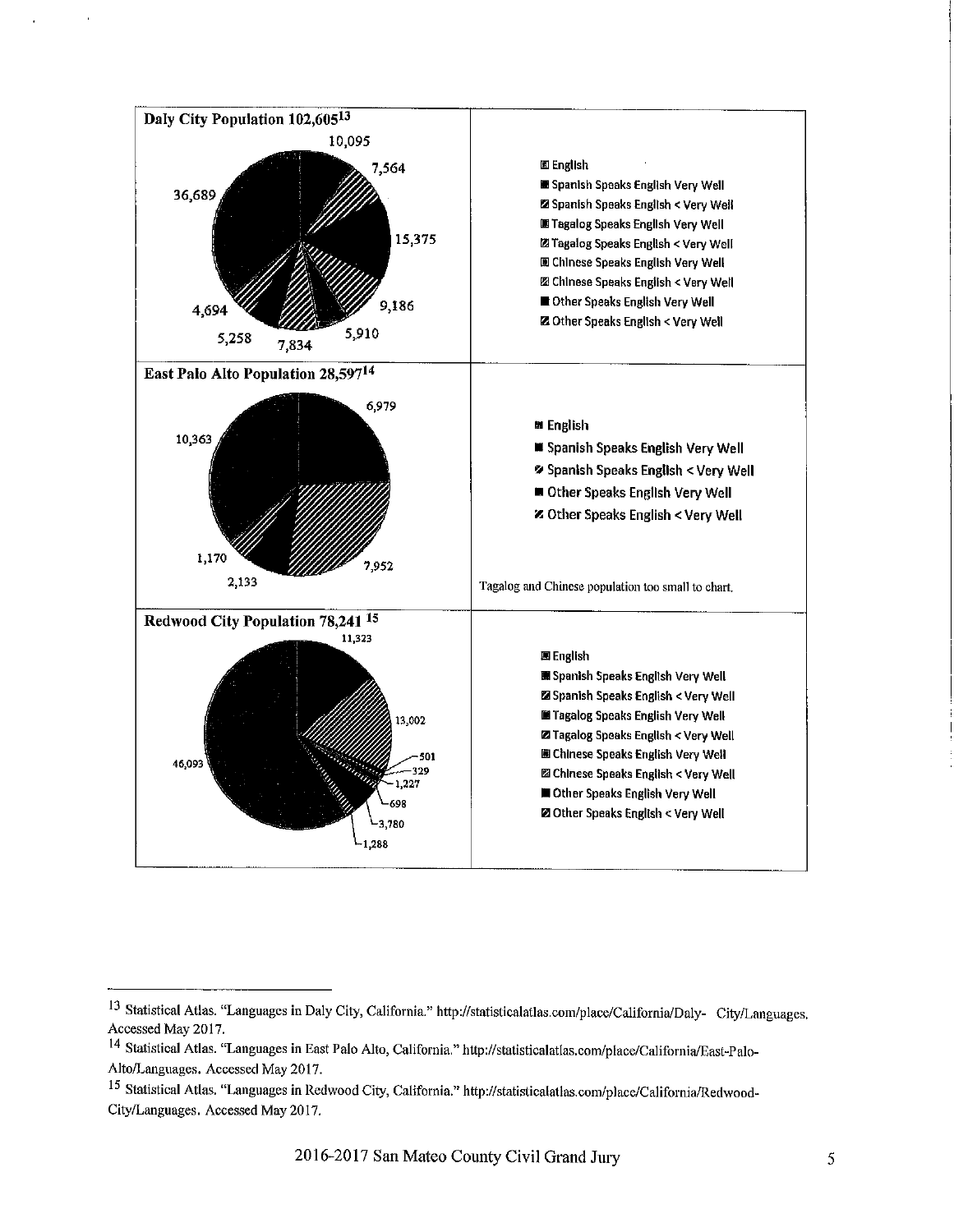

<sup>16</sup> Statistical Atlas. "Languages in San Bruno, California." http://statisticalatlas.com/place/California/San-Bruno/Languages. Accessed May 2017.

<sup>17</sup> Statistical Atlas. "Languages in San Mateo, California." http://statisticalatlas.com/place/California/San-Mateo/Languages. Accessed May 2017.

<sup>&</sup>lt;sup>18</sup> Statistical Atlas. "Languages in South San Francisco, California." http://statisticalatlas.com/place/California/South-San-Francisco/Languages. Accessed May 2017.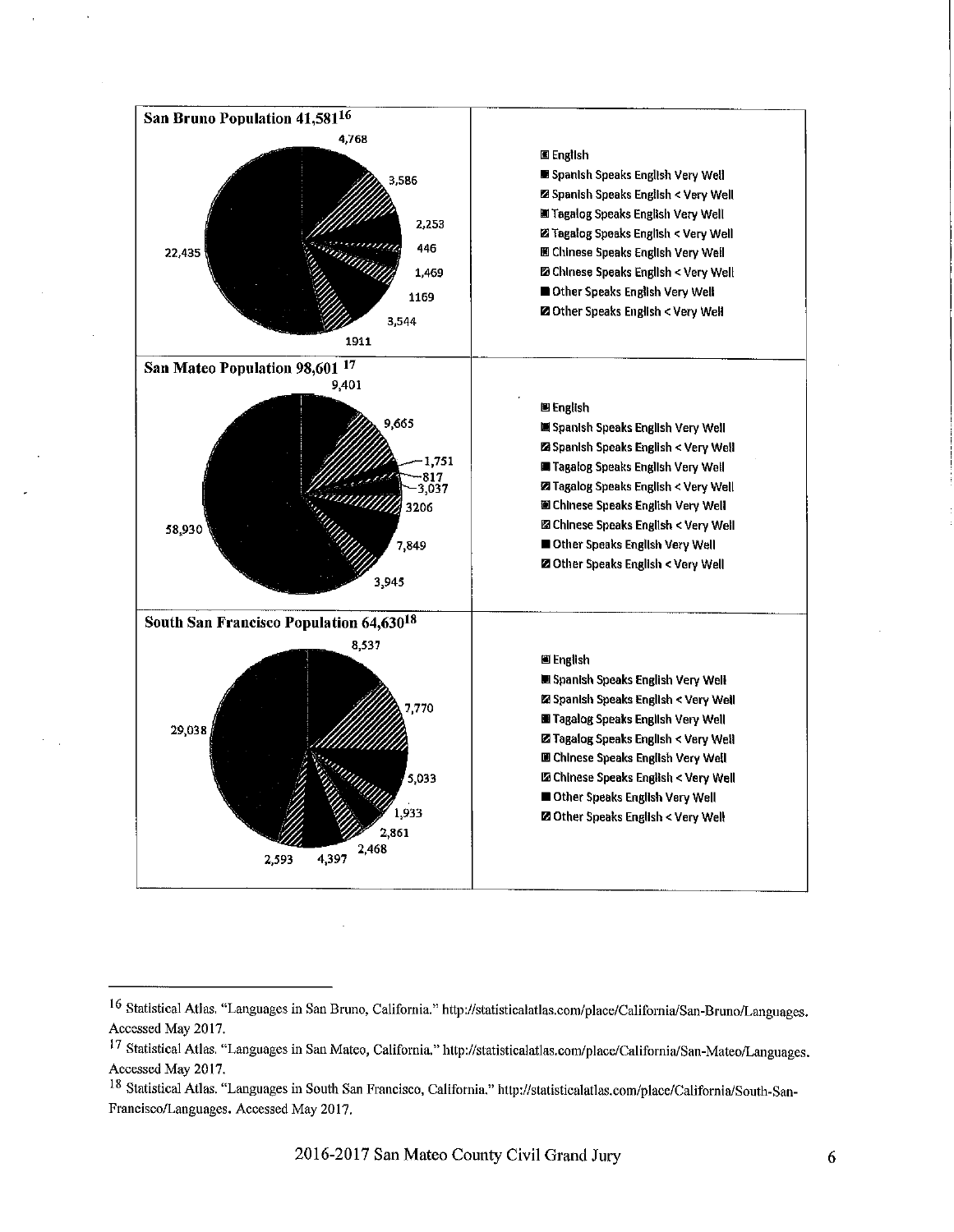

## **DISCUSSION**

Within the County, 16 law enforcement agencies and the San Mateo County Sheriff's Office provide local law enforcement.<sup>20</sup> Each of these agencies has a website, or a webpage on their respective city's website, offering information to residents about the outreach programs they provide. In response to its survey, the Grand Jury learned that these agencies collectively offer more than 170 outreach programs to their residents.<sup>21</sup> These law enforcement agencies are to be commended for having many of their programs in languages other than English to the extent that such languages are spoken in their communities. The Grand Jury recognizes the effort and expense associated with providing numerous valuable outreach programs and making them accessible to non-English speaking residents.

<sup>&</sup>lt;sup>19</sup> Extrapolated from Statistical Atlas. http://statisticalatlas.com. May 2017.

<sup>20</sup> Atherton, Belmont, Brisbane, Broadmoor, Burlingame, Colma, Daly City, East Palo Alto, Foster City, Hillsborough, Menlo Park, Pacifica, Redwood City, San Bruno, San Mateo, South San Francisco, San Mateo County Sheriff (includes Half Moon Bay, Millbrae, Portola Valley, San Carlos, and Woodside), da.smcgov.org. Accessed May 4, 2017.  $21$  Appendix A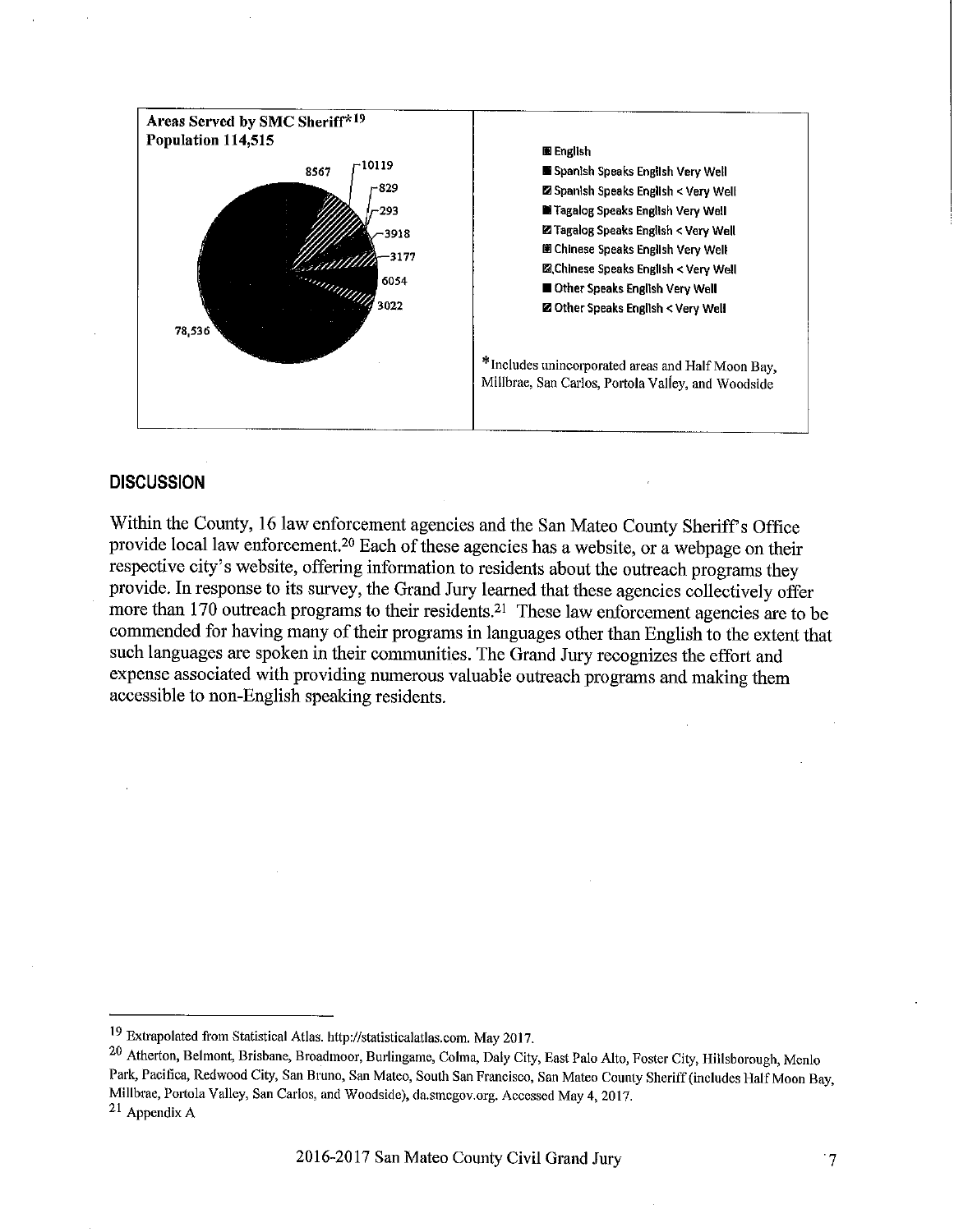The pertinent responses from the seven selected law enforcement agencies to the survey conducted by the Grand Jury were as follows:

| <b>Question</b>                          | $Y \mid N$                       |                                         | <b>Question</b>                          | Y   N                   |             |  |  |
|------------------------------------------|----------------------------------|-----------------------------------------|------------------------------------------|-------------------------|-------------|--|--|
| When planning community events, such     |                                  | If an event provides an opportunity for |                                          |                         |             |  |  |
| as a safety seminar, do you consider the |                                  | one-on-one interaction with a police    |                                          |                         |             |  |  |
| language needs of attendees?             |                                  | officer or includes a Q&A session, are  |                                          |                         |             |  |  |
|                                          |                                  |                                         | interpreters available?                  |                         |             |  |  |
| Daly City                                | Daly City<br>Y                   |                                         |                                          | Y<br>$\tilde{\text{Y}}$ |             |  |  |
| East Palo Alto                           | Y                                |                                         | East Palo Alto                           |                         |             |  |  |
| Redwood City                             | Y                                |                                         | Redwood City                             |                         |             |  |  |
| San Bruno                                | Y                                |                                         | San Bruno                                |                         |             |  |  |
| City of San Mateo                        | Y                                |                                         | City of San Mateo                        |                         |             |  |  |
| South San Francisco                      | Y                                |                                         | Y<br>South San Francisco                 |                         |             |  |  |
| Areas served by the Sheriff*             | Y                                |                                         | Areas served by the Sheriff*             | Y                       |             |  |  |
| <b>Question</b>                          | Y                                | $\mathbf N$                             | <b>Question</b>                          | Y                       | $\mathbf N$ |  |  |
| When publicizing events, do you provide  |                                  |                                         | Does your department sponsor specific    |                         |             |  |  |
| the information in languages other than  |                                  |                                         | outreach events for non-English speaking |                         |             |  |  |
| English?                                 |                                  |                                         | residents?                               |                         |             |  |  |
| Daly City                                | Y                                |                                         | Daly City                                |                         | N           |  |  |
| East Palo Alto                           | Y                                |                                         | East Palo Alto                           | Y                       |             |  |  |
| Redwood City                             | $\ddot{\bar{Y}}$<br>Redwood City |                                         |                                          | Y                       |             |  |  |
| San Bruno                                |                                  | ${\bf N}$                               | San Bruno                                |                         | $\mathbf N$ |  |  |
| City of San Mateo                        | Y                                |                                         | Y<br>City of San Mateo                   |                         |             |  |  |
| South San Francisco                      | Y                                |                                         | Y<br>South San Francisco<br>Y            |                         |             |  |  |
| Areas served by the Sheriff*             | Ý                                |                                         | Areas served by the Sheriff*             |                         |             |  |  |
| Question                                 |                                  | $Y \mid N$                              | <b>Question</b>                          | Y                       | N           |  |  |
| To enhance these programs, do you work   |                                  |                                         | Are accompanying materials for these     |                         |             |  |  |
| with other police departments, the       |                                  |                                         | outreach programs available in languages |                         |             |  |  |
| probation department, youth services, or |                                  | other than English?                     |                                          |                         |             |  |  |
| community organizations to reach non-    |                                  |                                         |                                          |                         |             |  |  |
| English speaking or English-as-a-second  |                                  |                                         |                                          |                         |             |  |  |
| language residents?                      |                                  |                                         |                                          |                         |             |  |  |
| Daly City                                |                                  | N                                       | Daly City                                |                         | N           |  |  |
| East Palo Alto                           | Y                                |                                         | East Palo Alto                           | $\mathbf Y$             |             |  |  |
| Redwood City                             | Y                                |                                         | Redwood City                             | Y                       |             |  |  |
| San Bruno                                | Ÿ                                |                                         | San Bruno                                | Y                       |             |  |  |
| City of San Mateo                        | Y                                |                                         | City of San Mateo                        | Y                       |             |  |  |
| South San Francisco                      | South San Francisco<br>Y         |                                         | Y                                        |                         |             |  |  |
| Y<br>Areas served by the Sheriff*        |                                  | Areas served by the Sheriff*<br>Y       |                                          |                         |             |  |  |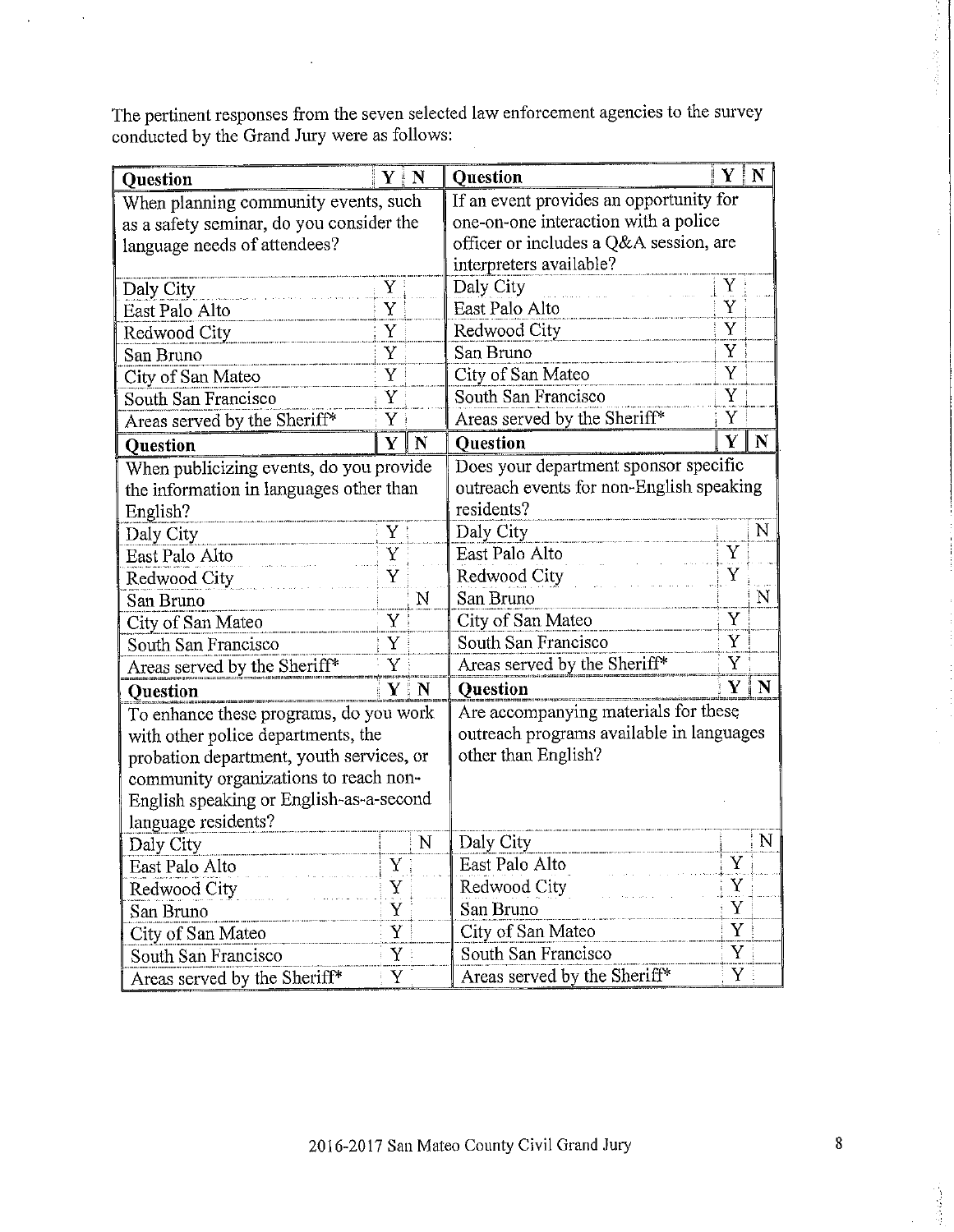| Ouestion                                    |  |  |
|---------------------------------------------|--|--|
| Are interpreters available for any of these |  |  |
| outreach programs?                          |  |  |
| Daly City                                   |  |  |
| East Palo Alto                              |  |  |
| Redwood City                                |  |  |
| San Bruno                                   |  |  |
| City of San Mateo                           |  |  |
| South San Francisco                         |  |  |
| Areas served by the Sheriff*                |  |  |

\*Includes unincorporated areas and Half Moon Bay, Millbrae, San Carlos, Portola Valley, and Woodside

Several cities prominently announce their outreach programs on their websites.<sup>22</sup> Others provide little or no information about such programs on their websites.<sup>23</sup> The Grand Jury reviewed these websites<sup>24</sup> and discovered that only nine of the 17 law enforcement agencies' websites surveyed have multilingual capability.<sup>25</sup>

The City of East Palo Alto's website is particularly effective in accommodating its residents' language requirements. Notice the top right of the screen has a "Select Language" menu.<sup>26</sup>



26 City of East Palo Alto. "Police Department." http://www.ci.east-palo-alto.ca.us/index.aspx?nid=558. Accessed May, 2017. Used with permission.

2016-2017 San Mateo County Civil Grand Jury

<sup>22</sup> Appendix B.

 $23$  Ibid.

 $24$  Ibid.

<sup>25</sup> Daly City, East Palo Alto, Hillsborough, Menlo Park, Pacifica, Redwood City, San Bruno, South San Francisco, and the City of San Mateo.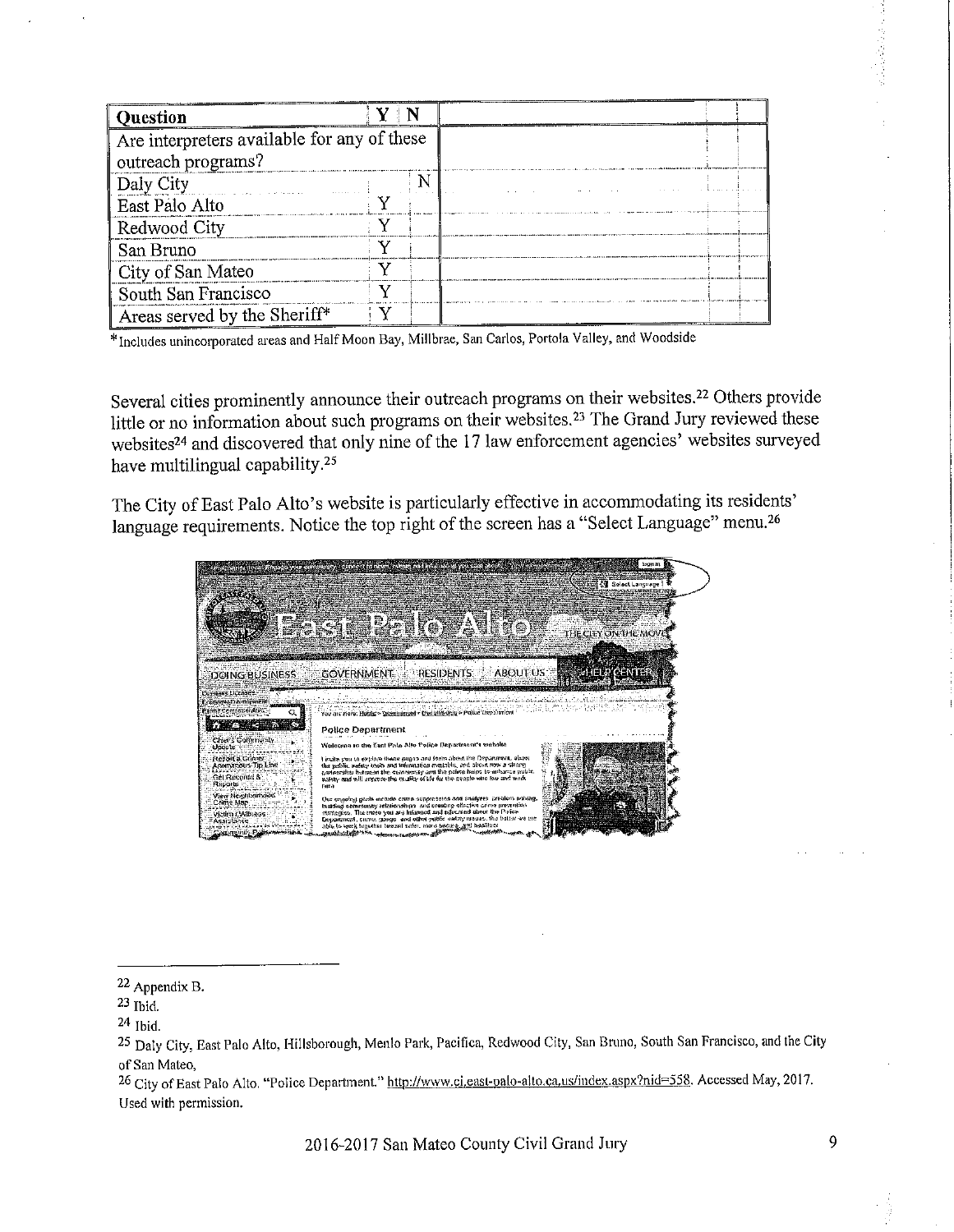Clicking on the language menu allows the user to select one of over 100 languages.

| s Select Language            | Bulgarian             |          | Esperanto Hojtian Creole | Balian                                                          | Labian         | Myanmar (Surmese) Scots Gaelic |           | Swahili      | Welsh   |
|------------------------------|-----------------------|----------|--------------------------|-----------------------------------------------------------------|----------------|--------------------------------|-----------|--------------|---------|
| Afrikaans                    | Catalan               | Estonian | Hause                    | <b>JADRINGER</b>                                                | Libuanian      | Napalı                         | Serbian   | Suadish      | Xhnua   |
| Albanian                     | Cabuano               | Finaino  | Hawailan                 | Javanese                                                        | Luxembotacion  | Norwagion                      | Sesonan   | Taph         | Yiddisi |
| Anthonic.                    | Chichowa              | Finnsh   | Halsers                  | Kannada                                                         | Macedonian     | Pasite                         | Shona     | Tamit        | You boy |
| Arabic                       | Chiaese (Simplified)  | Franch   | Hindi                    | <b>Kazakh</b>                                                   | Makiessy       | Fersian                        | S nthi    | Toluga       | Zulu    |
| Armenian                     | Chinesa (Traditional) | Frislan  | Hmong                    | Khmer                                                           | Malay          | Polish                         | Sinhala   | Thai         |         |
| Azerbailanı                  | Constean              | Gelleian | Hungsnan                 | Koraan                                                          | faalavalem     | Portuguese                     | Slovak    | Turkish      |         |
| <b>Вассае</b>                | Croatian              | Georgian | Icalandic                | Kurdish (Kurmanj)                                               | Makase         | Punjabi                        | Slovenian | Literainson  |         |
| Belandian                    | Crech                 | German   | Inbo                     | Kyreya                                                          | <b>Istaori</b> | Romanan                        | Somati    | Urdu         |         |
| Bennali                      | Datesh                | Greak    | Indones.art              | Lea                                                             | Marathi        | Russian                        | Spanish   | <b>Uzban</b> |         |
| Bosnian                      | Dutch                 | Guaran   | <b>Irish</b>             | Latin                                                           | Mongolism      | Samoan                         | Sundanese | Vielnamene   |         |
| Search City of EPA           |                       |          | <b>Police Department</b> | You are both Home > Greeninger > Organization Putton Dapartment |                |                                |           |              |         |
| Chief's Community<br>Llocate |                       |          |                          | Walcoma to the East Pate Alto Polica Department's website       |                |                                |           |              |         |

Selecting Spanish, for example, will translate most of the website to Spanish.<sup>27</sup>



The Grand Jury believes that by adding a translation feature to their websites, law enforcement agencies will provide greater access and possibly enable greater participation in outreach programs by non-English speaking residents.

<sup>&</sup>lt;sup>27</sup> Translations are not perfect. For example, certain elements such as images and pdf files will not translate; in some cases (but not always) if the name of the program has initial capitals letters, like Blood Drive, the words are left in English; and words like "drive" (as in "food drive" can be problematic, as "drive" has so many meanings).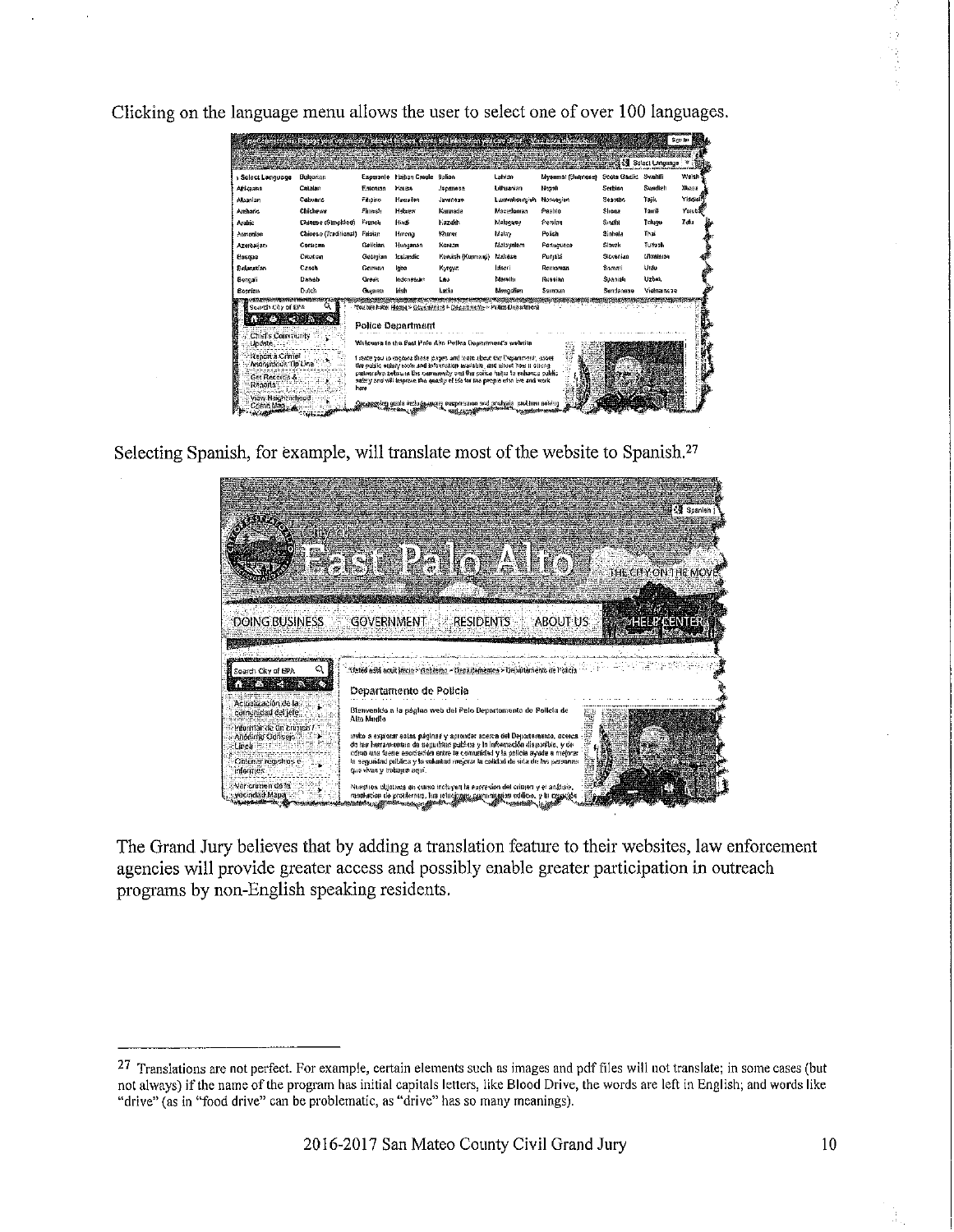# **FINDINGS**

- F1. Approximately 130,019 (17.8%) of the residents of San Mateo County self-report that they do not speak English "very well."
- The 17 law enforcement agencies in San Mateo County provide an impressive 170+  $F2.$ outreach programs.
- The following nine cities' police departments' websites provide access to multiple F3. languages:<sup>28</sup>
	- Daly City  $\bullet$
	- East Palo Alto
	- Hillsborough
	- Menlo Park
	- Pacifica
	- Redwood City
	- San Bruno
	- South San Francisco
	- City of San Mateo
- The following four cities' police departments' websites have no mention of outreach F4. programs on their websites:
	- Atherton  $\bullet$
	- **Brisbane**  $\bullet$
	- Colma  $\bullet$
	- Hillsborough  $\bullet$
- All seven of the law enforcement agencies listed below consider the language needs of the F5. attendees when planning community outreach events:
	- Daly City Police Department  $\bullet$
	- East Palo Alto Police Department  $\bullet$
	- Redwood City Police Department  $\bullet$
	- San Bruno Police Department  $\bullet$
	- City of San Mateo Police Department
	- South San Francisco Police Department  $\bullet$
	- San Mateo County Sheriff's Office  $\bullet$
- All seven of the law enforcement agencies listed below provide an opportunity for one-on-F6. one interaction with a police offer or a Q&A session with an interpreter on site:
	- Daly City Police Department  $\bullet$
	- East Palo Alto Police Department ۰
	- Redwood City Police Department  $\bullet$
	- San Bruno Police Department  $\bullet$
	- City of San Mateo Police Department  $\bullet$

 $28$  Appendix B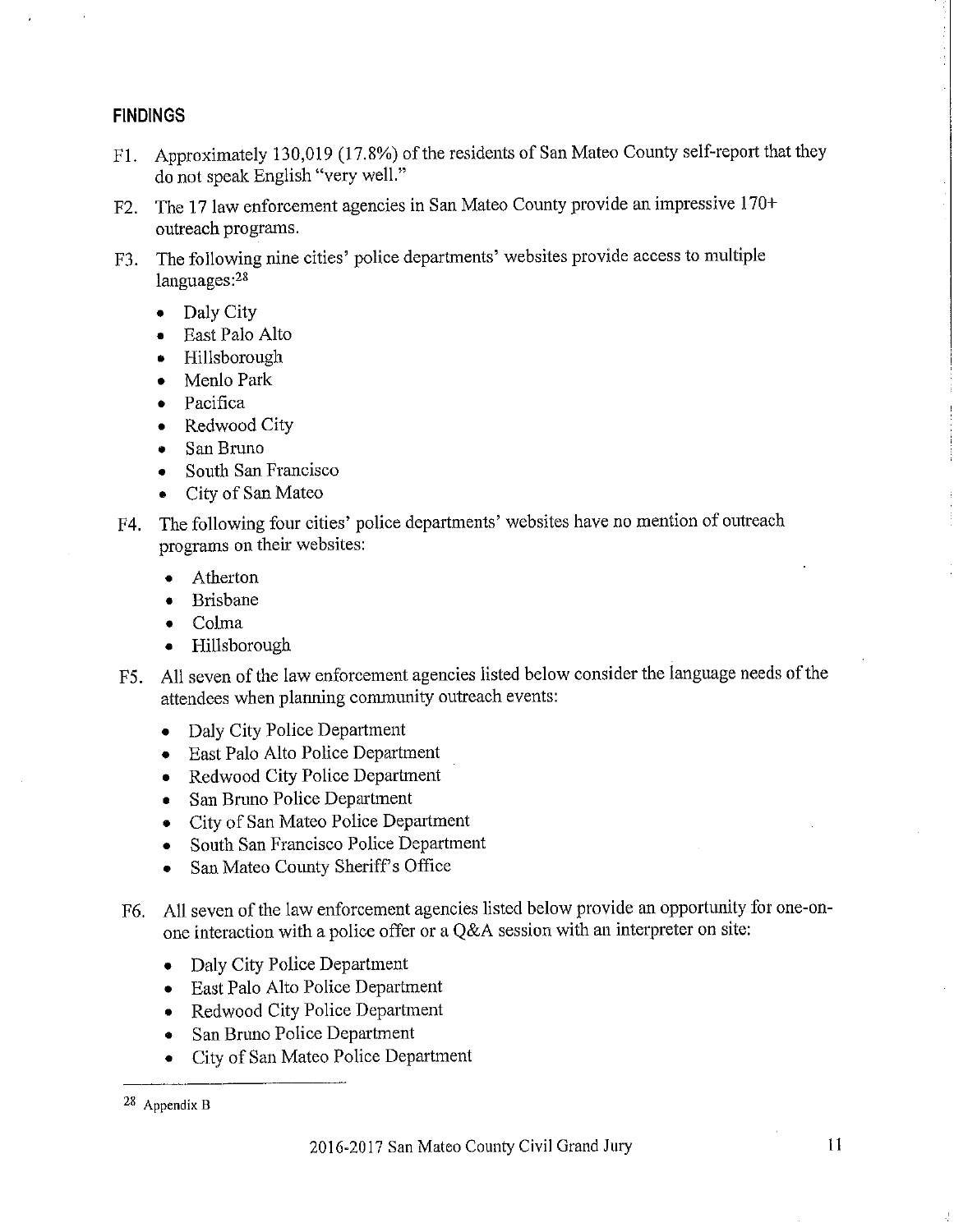- South San Francisco Police Department
- San Mateo County Sheriff's Office
- F7. Of the seven law enforcement agencies listed in F6, six provide publication information in more than English:
	- Daly City Police Department  $\bullet$
	- East Palo Alto Police Department  $\bullet$
	- Redwood City Police Department
	- City of San Mateo Police Department
	- South San Francisco Police Department
	- San Mateo County Sheriff's Office
- F8. Of the seven law enforcement agencies listed in F6, five sponsor specific outreach events for non-English speaking residents:
	- East Palo Alto Police Department
	- Redwood City Police Department  $\bullet$
	- City of San Mateo Police Department
	- South San Francisco Police Department  $\bullet$
	- San Mateo County Sheriff's Office  $\bullet$
- F9. Of the seven law enforcement agencies listed in F6, six work with other police agencies to reach non-English speaking residents for outreach events:
	- East Palo Alto Police Department  $\bullet$
	- Redwood City Police Department  $\bullet$
	- San Bruno Police Department  $\bullet$
	- City of San Mateo Police Department  $\bullet$
	- South San Francisco Police Department
	- San Mateo County Sheriff's Office  $\bullet$
- F10. Of the seven law enforcement agencies listed in F6, six provide outreach materials in languages other than English:
	- Daly City Police Department
	- · East Palo Alto Police Department
	- Redwood City Police Department
	- · San Bruno Police Department
	- South San Francisco Police Department  $\bullet$
	- San Mateo County Sheriff's Office  $\bullet$
- F11. Of the seven law enforcement agencies listed in F6, six provide on-site interpreters for outreach programs:
	- · East Palo Alto Police Department
	- Redwood City Police Department  $\bullet$
	- San Bruno Police Department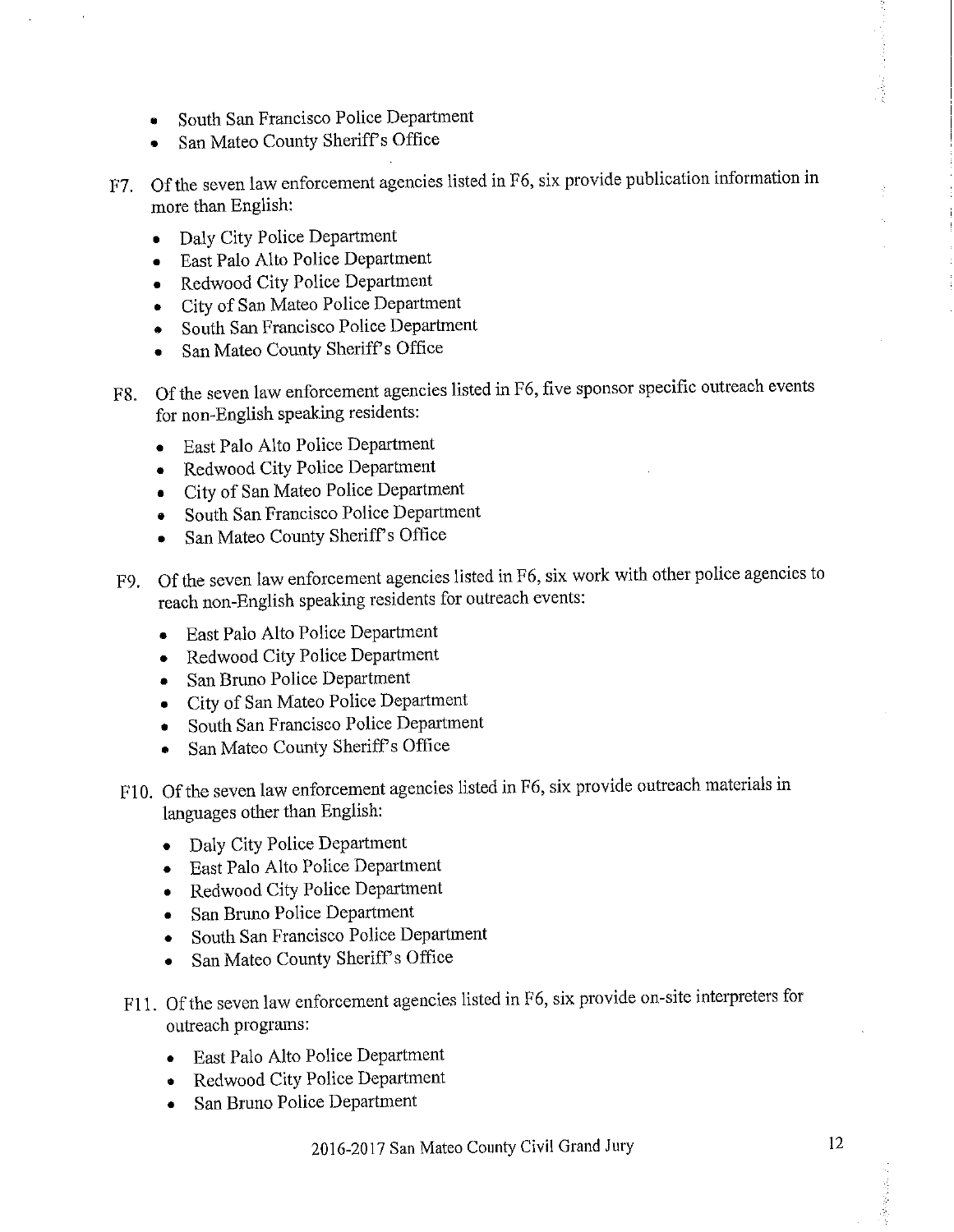- City of San Mateo Police Department
- South San Francisco Police Department
- San Mateo County Sheriff's Office

# **RECOMMENDATIONS**

- R1. All law enforcement agencies in San Mateo County shall modify their websites by including multilingual translation capability to potentially increase access and participation in outreach programs by non-English speaking residents by December 31, 2017.
- R2. The law enforcement agencies (Atherton, Brisbane, Colma, and Hillsborough) whose websites lack information about their outreach programs shall update their website with the outreach programs available on the home page or provide a prominent link to the outreach programs page, by December 31, 2017.

# **REQUEST FOR RESPONSES**

Responses to Recommendation 1 are requested from the following:

- **Atherton City Council**  $\bullet$
- **Belmont City Council**  $\bullet$
- **Brisbane City Council**  $\bullet$
- Broadmoor Police Protection District Commission  $\bullet$
- **Burlingame City Council**  $\bullet$
- Colma Town Council  $\bullet$
- Daly City, City Council  $\bullet$
- East Palo Alto City Council
- Foster City, City Council  $\bullet$
- Half Moon Bay City Council
- Hillsborough Town Council  $\bullet$
- Menlo Park City Council  $\bullet$
- Millbrae City Council  $\bullet$

 $\epsilon$  .

- Pacifica City Council  $\bullet$
- Portola Valley Town Council
- Redwood City, City Council  $\bullet$
- San Bruno City Council  $\bullet$
- San Carlos City Council  $\bullet$
- San Mateo City Council
- South San Francisco City Council
- San Mateo County Sheriff
- Woodside Town Council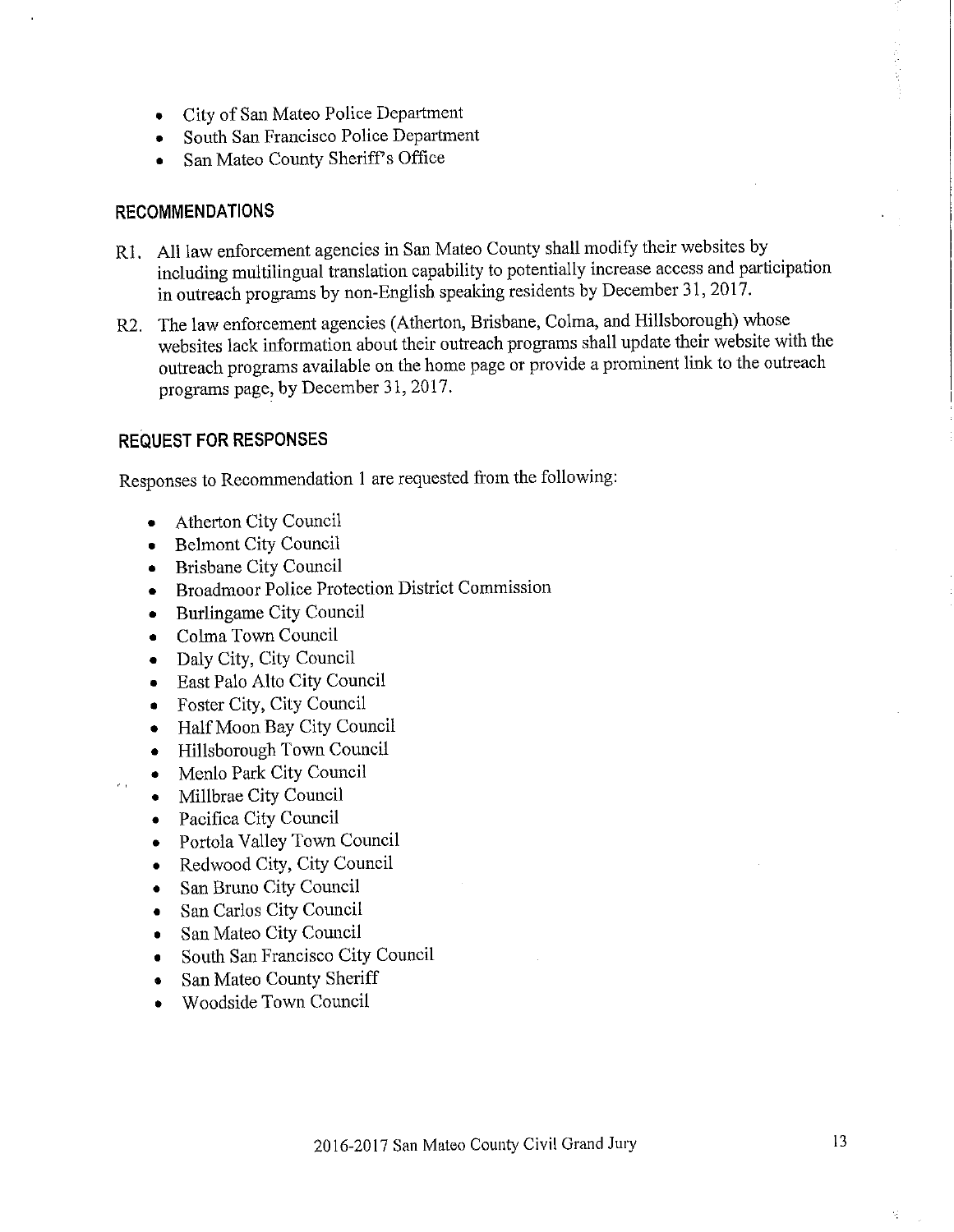Responses to Recommendation 2 are requested from the following:

- Atherton City Council
- Brisbane City Council
- $\bullet$  Colma Town Council
- · Hillsborough Town Council

The governing bodies indicated above should be aware that the comment or response of the governing body must be conducted subject to the notice, agenda and open meeting requirements of the Brown Act.

. A

Ă,

**Service Control of the Service**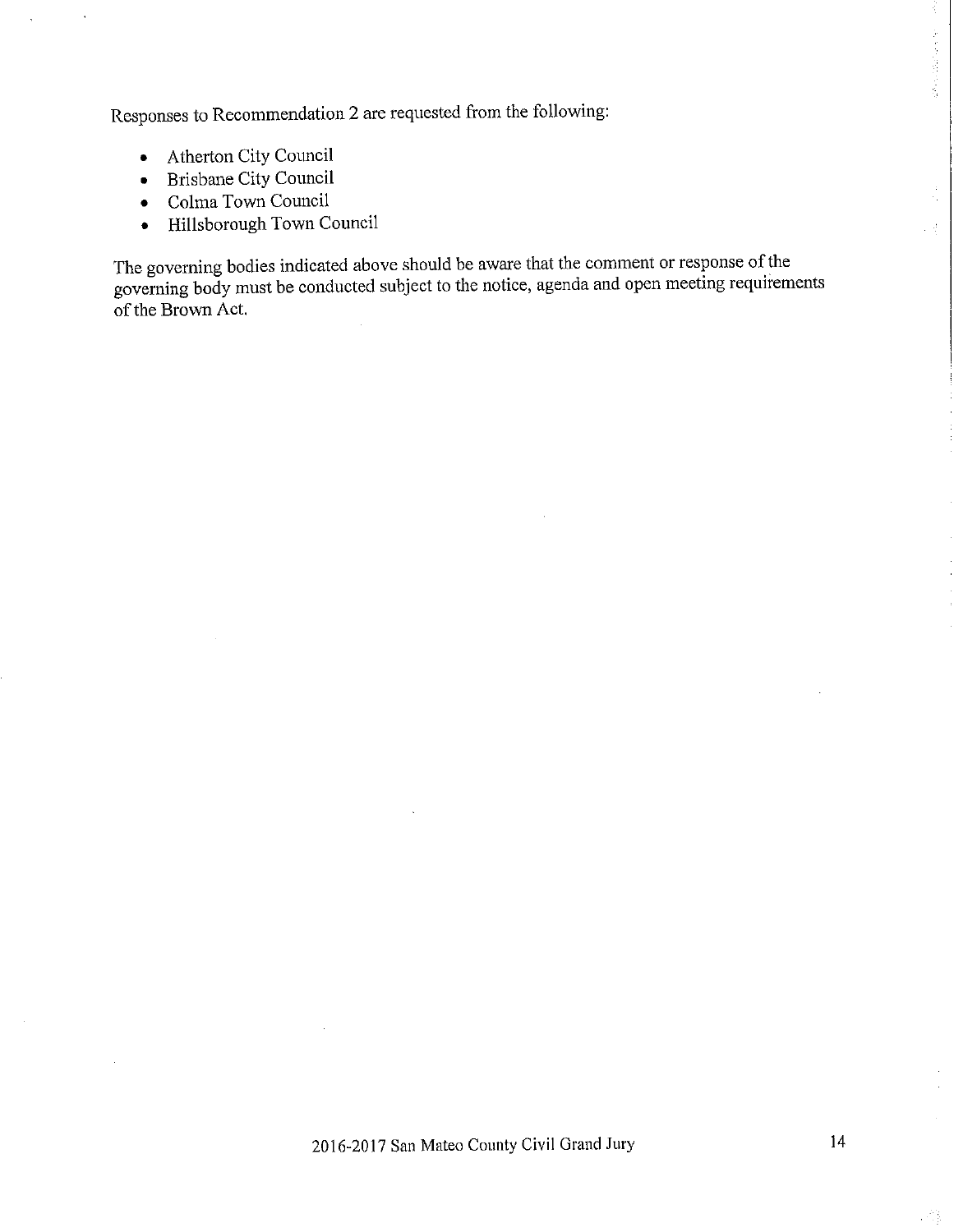# APPENDIX A OUTREACH PROGRAMS AVAILABLE

(As Reported by the Police Agencies to the Grand Jury Survey):

### **Atherton Police Department**

- Home Safety Seminar  $\bullet$
- Neighborhood Meet and Greet
- Farmer's Market attendance
- $\longrightarrow$  Outings with Kids
- Workshop on domestic violence
	- Police Ride-a-Long
	- Reserve Officer Program  $\bullet$

### **Belmont Police Department**

- Home Safety Seminar
- Neighborhood Meet and Greet
- Farmer's Market attendance
- Police Ride-A-Long  $\bullet$
- Teen Explorer  $\bullet$
- Police Volunteers
- Reserve Police Program  $\bullet$

#### **Brisbane Police Department**

- Home Safety Program
- Farmer's Market Attendance
- Outings with Kids
- National Night Out
- Coffee with Cops
- Weekly Senior Luncheon  $\bullet$
- Police Ride-A-Long  $\bullet$
- **Active Shooter Awareness for** businesses
- **Truth About Drugs Presentation**
- **DUI** Awareness for Teens  $\bullet$

#### **Broadmoor Police Department**

- Outings with Kids  $\bullet$
- Halloween event  $\bullet$
- Christmas event
- Easter event  $\bullet$

#### **Burlingame Police Department**

- Home Safety Seminar
- Neighborhood Meet and Greet  $\bullet$
- Farmer's Market attendance
- **Command Staff Walk**
- Police Ride-A-Long
- Teen Explorer Unit  $\bullet$
- Reserve Officer Program

#### **Colma Police Department**

- Home Safety Seminar
- Neighborhood Meet and Greet
- Outings with Kids

#### **Daly City Police Department**

- Neighborhood Meet and Greet
- Farmer's Market attendance  $\bullet$
- Outings with Kids-bowling/hiking  $\bullet$
- Workshop of domestic violence  $\bullet$
- Police Athletic League  $\bullet$
- Police Ride-A-Long  $\bullet$
- Teen Explorer  $\bullet$
- Reserve Officer Program  $\bullet$
- Citizen's Police Academy  $\bullet$

#### **East Palo Alto Police Department**

- Neighborhood Meet and Greet  $\bullet$
- Outings with Kids
- Workshop on Domestic Violence  $\bullet$
- Coffee with a Cop  $\bullet$
- **CLEAN** Zones  $\bullet$
- **Beat Meetings**  $\bullet$
- Town Hall Meetings  $\bullet$
- **Book Reading**  $\bullet$
- Police Athletic League  $\bullet$
- Police Ride-A-Long
- Police Volunteers  $\bullet$

#### **Foster City Police Department**

- Home Safety Seminar  $\bullet$
- Neighborhood Meet and Greet  $\bullet$
- Coffee with a Cop  $\bullet$  .
- Police Open House  $\bullet$
- "Shredfest" Skateboarding event
- Police Ride-A-Long  $\bullet$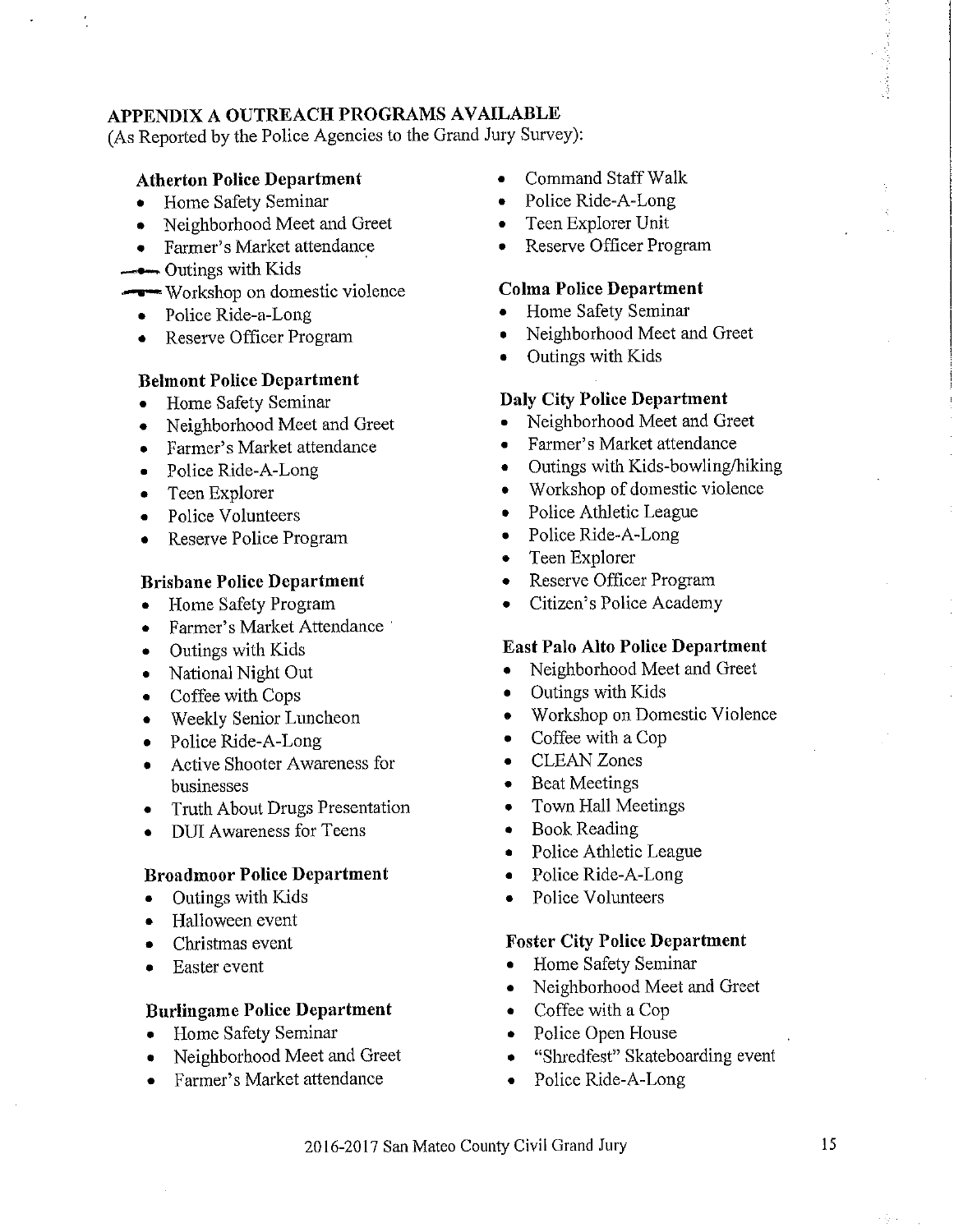- Teen Explorer  $\bullet$
- Gang Resistance, Education  $\&$  $\bullet$ Training (GREAT)
- Reserve Office Program  $\bullet$
- Citizen Police Academy  $\bullet$

## **Hillsborough Police Department**

- Home Safety Seminar  $\bullet$
- Neighborhood Meet and Greet  $\bullet$
- Outings with Kids
- Hillsborough Network Information **Sessions and Block Parties**
- Bicycle Rodeo  $\bullet$
- Police Ride-A-Long  $\bullet$
- Parents of Teen Drivers

### **Menlo Park Police Department**

- Home Safety Seminar  $\bullet$
- Neighborhood Meet and Greet  $\bullet$
- Police Ride-A-Long  $\bullet$
- Teen Explorer  $\bullet$
- Gang Resistance, Education &  $\bullet$ Training (GREAT)
- Police Volunteers  $\bullet$
- Reserve Officer Program  $\bullet$
- Citizen's Police Academy

# **Redwood City Police Department**

- Coffee with Cops
- Citizen Police Academy
- Town Hall Meetings  $\bullet$
- Christmas Toy & Box Drive  $\bullet$
- Parent Project Class  $\bullet$
- Loving Solutions Parent Class

#### **Redwood City (Continued)**

- Neighborhood Association Neighborhood Watch meetings
- Juvenile Services presentations, workshops and classes
- Family Intervention
- Anti-Bullying
- Gang Awareness and Prevention
- Diversion Program  $\bullet$
- Tattoo Removal Program
- Appropriate Use of Electronic Devices
- **Truancy Abatement Program**  $\bullet$
- Police Athlete League  $\bullet$
- Police Ride-A-Long  $\bullet$
- Teen Explorer  $\bullet$
- Gang Resistance  $\bullet$
- Police Volunteers  $\bullet$
- Reserve Officer Program  $\bullet$
- Citizen's Police Academy  $\bullet$
- Social Media
- Volunteers in Policing (VIP)

## San Mateo Sheriff's Office

- Neighborhood Meet and Greet
- Outings with Kids  $\bullet$
- Police Athletic League  $\bullet$
- Police Ride-A-Long  $\bullet$
- Teen Explorer  $\bullet$
- Police Volunteers  $\bullet$
- Reserve Officer Program  $\bullet$
- Citizen's Police Academy
- Police Athletic League  $\bullet$
- Community Alliance to Revitalize our Neighborhood
- **DARE**
- Sheriff's Activity League  $\bullet$
- Star Camp
- Sheriff's Explorer Program
- **Transitioning Animals into Loving** Situations (TAILS)

### Pacifica Police Department

- Neighborhood Meet and Greet
- Outings with Kids  $\bullet$
- Police Ride-A-Long  $\bullet$
- Teen Explorer  $\bullet$
- Police Volunteers
- Reserve Officer Program  $\bullet$

ú,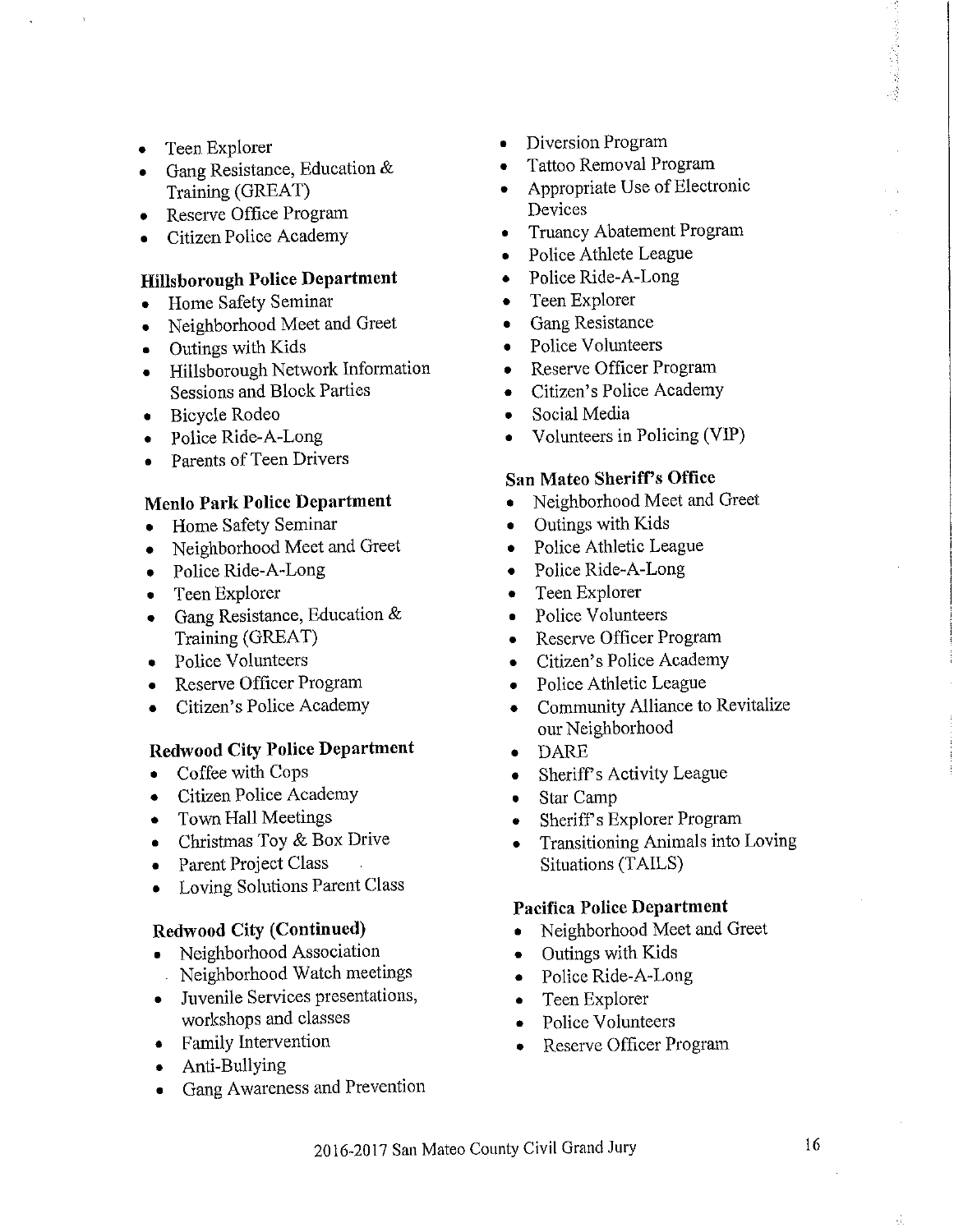### **San Bruno Police Department**

- Home Safety Seminar  $\bullet$
- Neighborhood Meet and Greet  $\bullet$
- National Night Out  $\bullet$
- Outings with Kids
- U-Deter High School DUI Education  $\bullet$
- Coffee with a Cop  $\bullet$
- Neighborhood Watch  $\bullet$
- Big Lift Literacy Program  $\bullet$
- Chief For A Day  $\bullet$
- Community Day  $\bullet$
- Police Day  $\bullet$

#### **San Mateo Police Department**

- Home Safety Seminar  $\bullet$
- Neighborhood Meet and Greet  $\bullet$
- Farmer's Market attendance  $\bullet$
- Outings with Kids  $\bullet$
- Workshop on Domestic Violence  $\bullet$
- Coffee with A Cop  $\bullet$

## **San Mateo Police Department** (Continued)

- Police Athletic League
- Police Ride-A-Long
- Teen Explorer
- Gang Resistance
- Citizen Police Academy

## **South San Francisco Police** Department

- Home Safety Seminar  $\bullet$
- Neighborhood Meet and Greet  $\bullet$
- Farmer's Market attendance  $\bullet$
- Outings with Kids  $\bullet$
- Citizen's Academy  $\bullet$
- National Night Out  $\bullet$
- Senior Health Fair  $\bullet$
- Safety Fair/Bike Rodeo  $\bullet$
- Police Athletic League  $\bullet$
- Police Ride-A-Long  $\bullet$
- Teen Explorer  $\bullet$
- Gang Resistance  $\bullet$
- Police Volunteers  $\bullet$
- Reserve Police Program  $\bullet$
- Hispanic Community Academy  $\bullet$
- Youth Academy  $\bullet$
- Downtown Bike Patrol
- Dog Walker Watch
- Neighborhood Response Team
- School Liaison Officer Program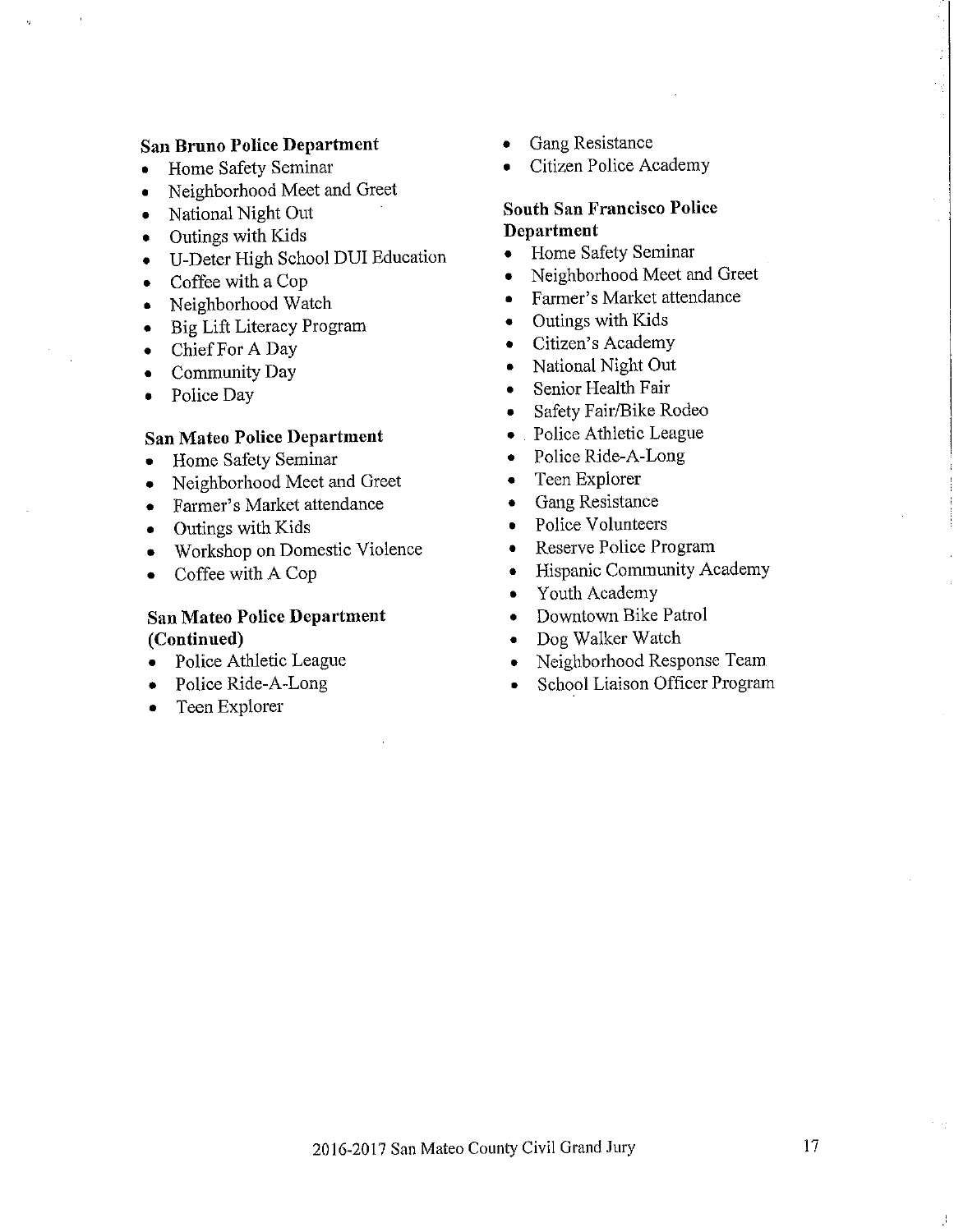# **APPENDIX B WEBSITES**

 $\alpha$  ,  $\alpha$ 

|                          |                             | Outreach<br>on | Multilingual<br>Website |
|--------------------------|-----------------------------|----------------|-------------------------|
| City/Town                | Website                     | Website        |                         |
| Atherton                 | www.ci.atherton.ca.us       | N              | N                       |
| Belmont                  | www.belmont.gov             | Y              | N                       |
| <b>Brisbane</b>          | www.brisbaneca.org          | N              | N                       |
| Broadmoor                | www.broadmoorpolice.com     | Y              | N                       |
| Burlingame               | www.burlingame.org          | Y              | N                       |
| Colma                    | www.colma.ca.gov            | N              | N                       |
| Daly City                | www.dalycity.org            | Y              | Y                       |
| East Palo Alto           | www.ci.east-palo-alto.ca.us | Y              | Y                       |
| <b>Foster City</b>       | www.fostercity.org          | Y              | N                       |
| Hillsborough             | www.hillsborough.net        | N              | $Y^{29}$                |
| Menlo Park               | www.menlopark.org           | Y              | $Y^{30}$                |
| Pacifica                 | www.cityofpacifica.org      | $\Delta$       | Ÿ                       |
| Redwood City             | www.redwoodcity.org         | Y              | Y                       |
| San Bruno                | www.sanbruno.ca.gov         | Y              | Y                       |
| South San Francisco      | www.ssf.net                 | Y              | Y                       |
| City of San Mateo        | www.cityofsanmateo.org      | Y              | Y                       |
| San Mateo County Sheriff | www.smcsheriff.com          | Y              | N                       |

Issued: June 29, 2017

 $\hat{\mathcal{N}}_t$ 

<sup>29</sup> On second page of website under 911<br> $30$  Not prominent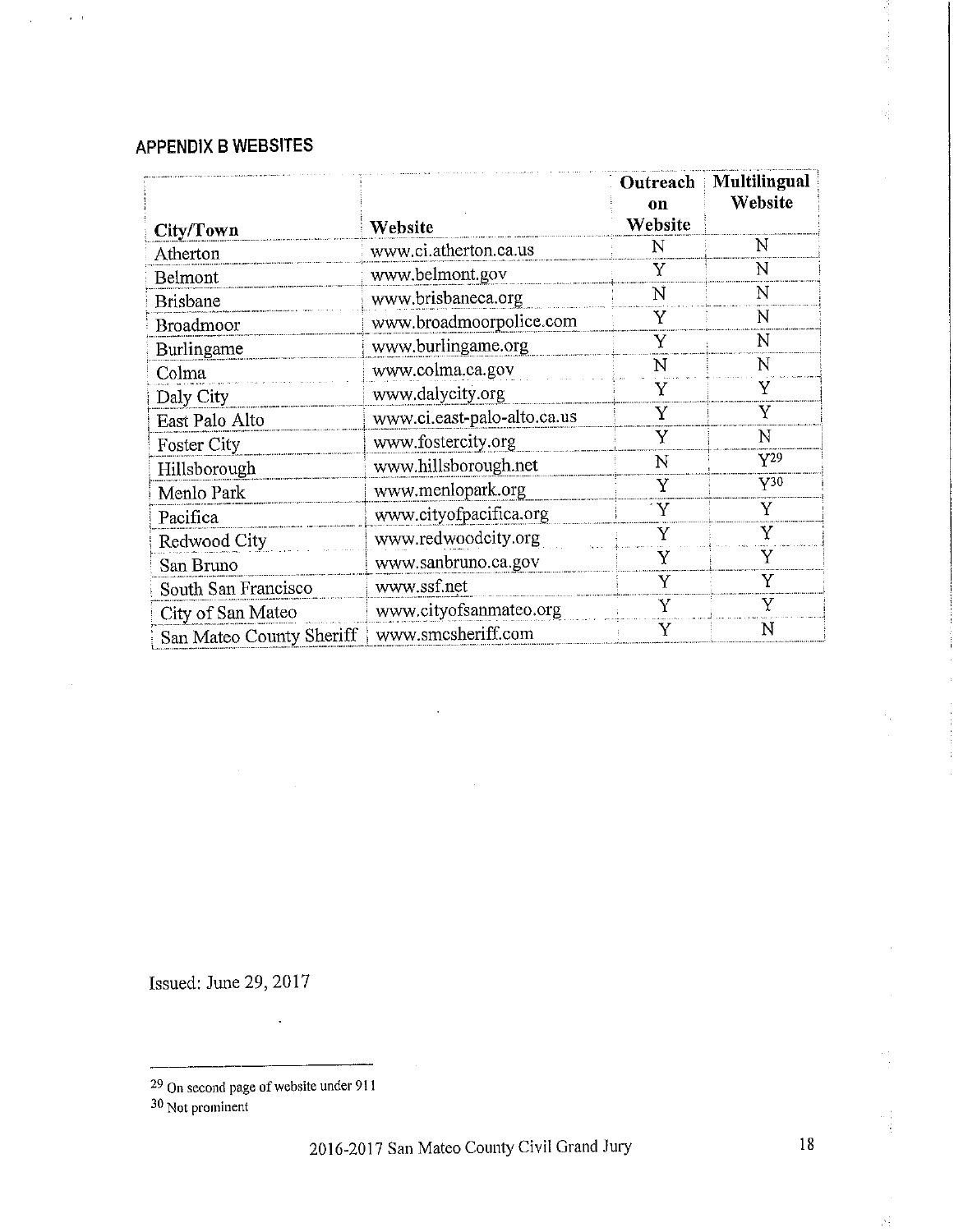

**Town of Atherton Office of the Mayor 91 Ashfield Road Atherton, California 94027 Phone: (650) 752-0500 Fax: (650) 614-1212**

September 21, 2017

Hon. Leland Davis, III Judge of the Superior Court c/o Charlene Kresevich Hall of Justice 400 County Center; 2nd Floor Redwood City, CA 94063-1655

# **RESPONSE TO GRAND JURY REPORT: "ENGLISH IS NOT OUR ONLY LANGUAGE; ARE LOCAL LAW ENFORCEMENT AGENCIES PROVIDING MULTILINGUAL ACCESS TO OUTREACH PROGRAMS."**

Honorable Judge Davis –

Thank you for the opportunity to review and comment on the above referenced Grand Jury Report filed on June 29, 2017. The Town of Atherton's response to the findings and recommendations are listed below.

## **Response to Grand Jury Findings:**

## **F1. Approximately 130,019 (17.8%) of residents of San Mateo County self-report that they do not speak English "very well."**

Response to F1: The Town agrees with this finding, relying on the Grand Jury's representations in their report.

## **F2. The 17 law enforcement agencies in San Mateo County provide an impressive 170+ outreach programs.**

Response to F2: The Town agrees with this finding, relying on the Grand Jury's representations in their report.

**F3. The following nine cities' police departments' websites provide access to multiple languages: Daly City, East Palo Alto, Hillsborough, Menlo Park, Pacifica, Redwood City, San Bruno, South San Francisco, and City of San Mateo.**

Response to F3: The Town agrees with this finding, relying on the Grand Jury's representations in their report.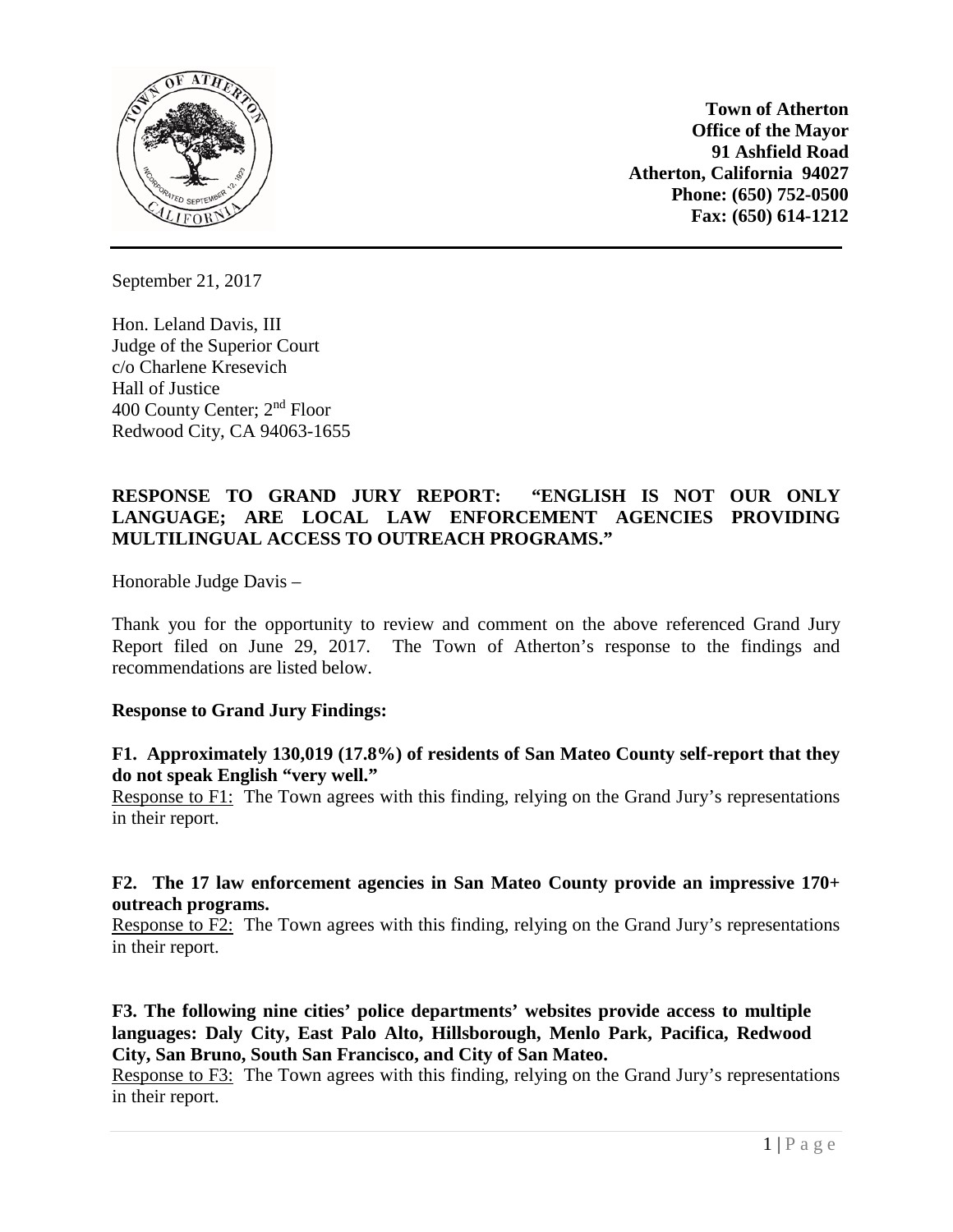## **F4. The following four cities' police departments' websites have no mention of outreach programs on their websites: Atherton, Brisbane, Colma, and Hillsborough.**

Response to F4: The Town disagrees in part with this finding and we will be adding specific Hispanic outreach resources. Currently, The Atherton Police Department website contains outreach programs in an effort to provide community awareness and services. There are several listed on the home page to include: Communicate and Engage, Citizen RIMS and Crime Stats. Once you use the drop down button under Town Government, other resources listed include: Local Municipal Services, State, Federal and Local Resources, Helpful Phone Members and Community Organizations. Under the tab Town Government then Departments then Police tab, additional services such as Law Enforcement Resources to include Megan's Law, Victim Notification Program, San Mateo County Court information, Homeland Security, Federal Bureau of Investigations, Department of Motor Vehicles, Department of Fish and Game, California State Parks, California Firearm Laws, Child Abuse Information, Suicide Prevention, California Highway Patrol, California Code Search, Marsy's Law, and on line forms and services. Further, the Town's homepage under the Transparency tab is directly linked to Atherton social media Facebook, Twitter and the City Manager's Blog that include current Town programs and events.

**F5. All seven of the law enforcement agencies listed below consider the language needs of the attendees when planning community outreach events: Daly City Police Department, East Palo Alto Police Department, Redwood City Police Department, San Bruno Police Department, City of San Mateo Police Department, South San Francisco Police Department, and San Mateo County Sheriff's Office.**

Response to F5: The Town agrees with this finding, relying on the Grand Jury's representations in their report.

**F6. All seven of the law enforcement agencies listed below provide an opportunity for oneon-one interaction with a police officer or a Q&A session with an interpreter on site: Daly City Policy Department, East Palo Alto Police Department, Redwood City Police Department, San Bruno Police Department, City of San Mateo Police Department, South San Francisco Police Department, San Mateo County Sheriff's Office.**

Response to F6: The Town agrees with this finding, relying on the Grand Jury's representations in their report.

**F7. Of the seven law enforcement agencies listed in F6, six provide publication information in more than English: Daly City Police Department, East Palo Alto Police Department, Redwood City Police Department, City of San Mateo Police Department, South San Francisco Police Department, and the San Mateo County Sheriff's Office.**

Response to F7: The Town agrees with this finding, relying on the Grand Jury's representations in their report.

**F8. Of the seven law enforcement agencies listed in F6, five sponsor specific outreach events for non-English speaking residents: East Palo Alto Police Department, Redwood City Police Department, City of San Mateo Police Department, South San Francisco Police Department, and San Mateo County sheriff's Office.**

Response to F8: The Town agrees with this finding, relying on the Grand Jury's representations in their report.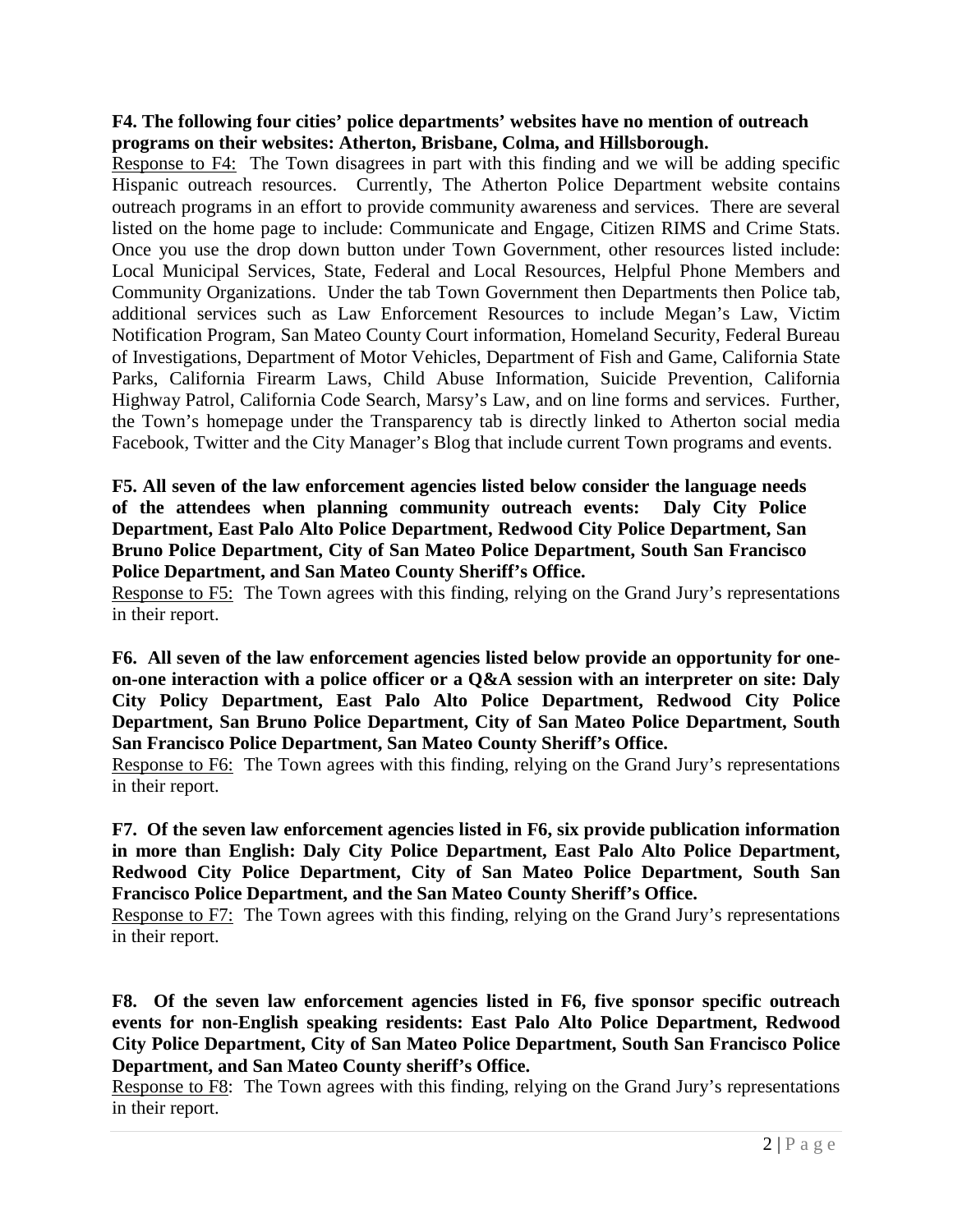**F9. Of the seven law enforcement agencies listed in F6, six work with other police agencies to reach non-English speaking residents for outreach events.**

Response to F9**.** The Town agrees with this finding, relying on the Grand Jury's representations in their report.

**F10. Of the seven law enforcement agencies listed in F6, six provide outreach materials in languages other than English: Daly City Police Department, East Palo Alto Police Department, Redwood City, Police Department, San Bruno Police Department, South San Francisco Police Department, and San Mateo County Sheriff's Office.**

Response to F10. The Town agrees with this finding, relying on the Grand Jury's representations in their report.

**F11. Of the seven law enforcement agencies listed in F6, five provide onsite interpreters for outreach programs: East Palo Alto Police Department, Redwood City Police Department, San Bruno Police Department, South San Francisco Police Department, and San Mateo County Sheriff's Office.**

Response to F11. The Town agrees with this finding, relying on the Grand Jury's representations in their report.

The following are responses to recommendations 1 and 2:

R1 reads in part: "All law enforcement agencies in San Mateo County shall modify their websites by including multilingual translation capability."

**Town Response:** The recommendation will be implemented on or before December 31, 2017.

R2 reads. "The law enforcement agencies (Atherton, Brisbane, Colma, Hillsborough) whose websites lack information about their outreach programs shall update their website with the outreach programs available on the home page or provide a prominent link to the outreach programs page, by December 31, 2017.

**Town Response:** The Town already has implemented in part and will add additional Hispanic programs to our outreach programs. Currently, the Atherton Police Department website includes outreach programs in an effort to provide community awareness and services. There are several listed on the home page to include: Communicate and Engage, Citizen RIMS and Crime Stats. Once you use the drop down button under Town Government, other resources listed include: Local Municipal Services, State, Federal and Local Resources, Helpful Phone Members and Community Organizations. Under the tab Town Government then Departments then Police tab, additional services such as Law Enforcement Resources to include Megan's Law, Victim Notification Program, San Mateo County Court information, Homeland Security, Federal Bureau of Investigations, Department of Motor Vehicles, Department of Fish and Game, California State Parks, California Firearm Laws, Child Abuse Information, Suicide Prevention, California Highway Patrol, California Code Search, Marsy's Law, and on line forms and services. Further, the Town's homepage under the Transparency tab is directly linked to Atherton social media Facebook, Twitter, and the City Manager's Blog that include current Town programs and events. Please refer to the links below.